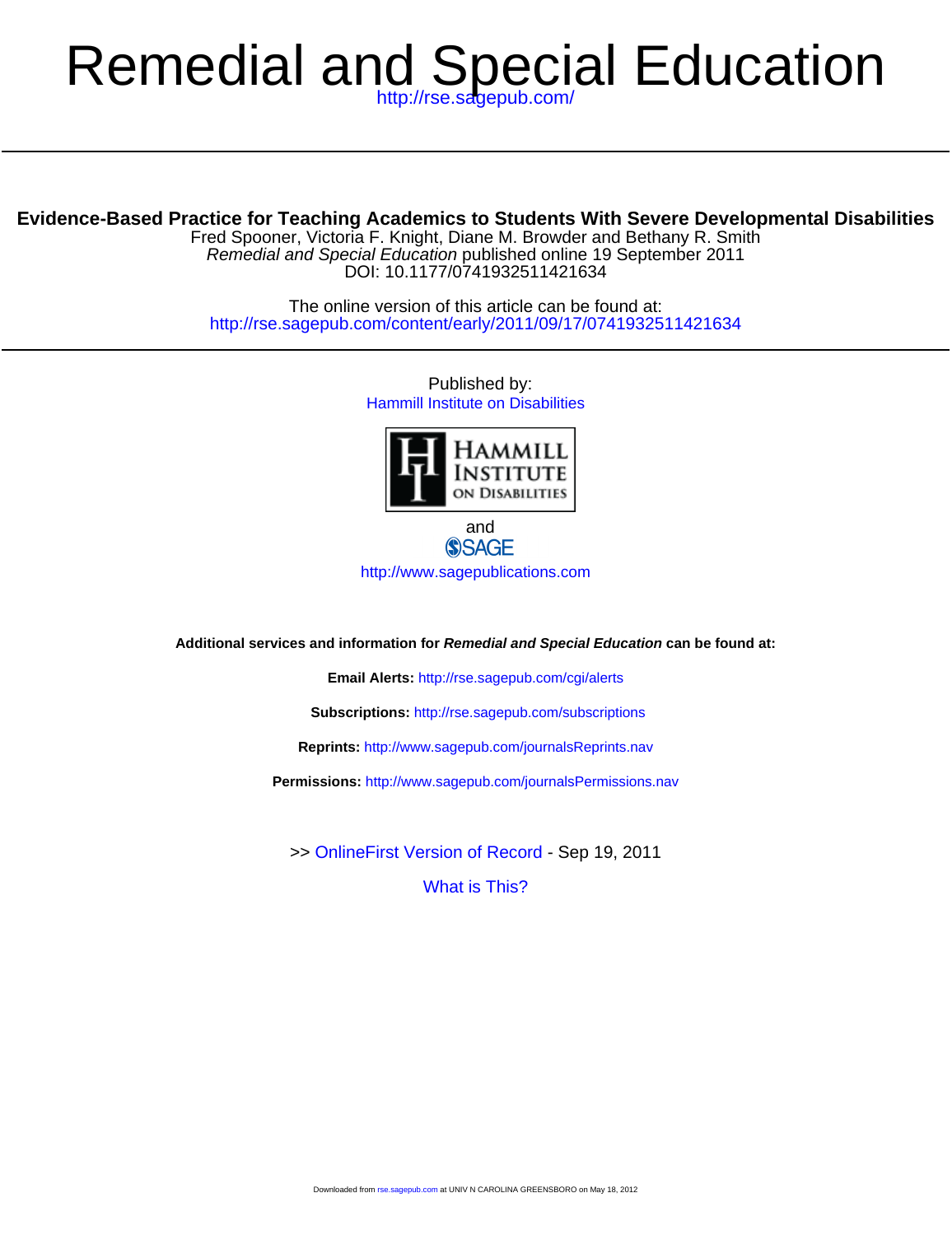## **Evidence-Based Practice for Teaching Academics to Students With Severe Developmental Disabilities**

H<br>Hammill Institute<br>On Disabilities ON DISABILITIES

Remedial and Special Education XX(X) 1–14 © Hammill Institute on Disabilities 2011 Reprints and permission: sagepub.com/journalsPermissions.nav DOI: 10.1177/0741932511421634 http://rase.sagepub.com



Fred Spooner<sup>1</sup>, Victoria F. Knight<sup>1</sup>, Diane M. Browder<sup>1</sup>, and Bethany R. Smith<sup>1</sup>

#### **Abstract**

A review of the literature was conducted for articles published between 2003 and 2010 to build a case for the degree to which evidence-based practices were documented for teaching academic skills to students with severe developmental disabilities. This review extended earlier comprehensive work in literacy, mathematics, and science for the population in question. A total of 18 studies met the Horner et al. (2005) quality indicator criteria. In general, time delay and task analytic instruction were found to be evidence-based practices. In addition, specific target responses were defined to show academic learning, with the most prevalent target responses being discrete responses; the type of systematic prompting and feedback used most often was time delay, while the component used least often was stimulus fading/shaping; and teaching formats used most often were massed trials and one-to-one instruction.

#### **Keywords**

evidence-based practices, academic skills, students with severe developmental disabilities

One of the important advances in recent years for students with severe developmental disabilities is the opportunity to learn general curriculum content. Students who have access to the general education curriculum are expected to make progress in the academic content areas of literacy, mathematics, and science and teachers are expected to teach academic skills using evidence-based practices (Individuals with Disabilities Education Improvement Act [IDEA], 2004; No Child Left Behind [NCLB], 2002). Despite the legislative call for using evidence-based practices, the determination of what constitutes an evidence-based practice in special education has not yet been clearly defined.

The term *evidence-based practice* stems from the field of medicine. According to Sackett, Rosenberg, Gray, Haynes, and Richardson (1996), evidence-based medicine is the integration of individual clinical expertise and external clinical evidence from systematic research. Sackett et al. note that neither clinical expertise nor clinical evidence alone is enough to provide the best patient care. Following the focus on this concept in medicine, special education legislation such as the Individuals with Disabilities Education Improvement Act (IDEA, 2004) and No Child Left Behind (NCLB, 2002) required educators to use scientifically based or evidence-based instructional practices when providing instruction for students with disabilities. Specifically, NCLB defines scientifically based research as "research that involves the application of rigorous, systematic, and objective

procedures to obtain reliable and valid knowledge relevant to education activities and programs" (Title IX, Part A, Section 9101 [37]).

As a consequence of NCLB, considerable work has been dedicated to defining evidence-based practices (Cook, Tankersley, & Harjusola-Webb, 2008; Smith, 2003; Tankersley, Harjusola-Webb, & Landrum, 2008; Whitehurst, 2001). According to Tankersley et al. (2008) evidencebased practice refers to instructional strategies or educational programs shown to produce consistent positive student outcomes. Similarly, Cook et al. (2008) suggest that it is an essential goal of special education to use instructional strategies that have been shown to increase student learning and improve behavior outcomes over time. In another proposed definition, Whitehurst (2001) defines evidence-based practices as "the integration of professional wisdom with the best available in empirical evidence in making decisions about how to deliver instruction (p. 3)."

The determination of what is an evidence-based practice is dependent on two components: the quantity of available

#### **Corresponding Author:**

Fred Spooner, University of North Carolina at Charlotte, College of Education, Department of Special Education and Child Development, Ste 348, Charlotte, NC 28223 Email: fhspoone@uncc.edu

University of North Carolina at Charlotte, USA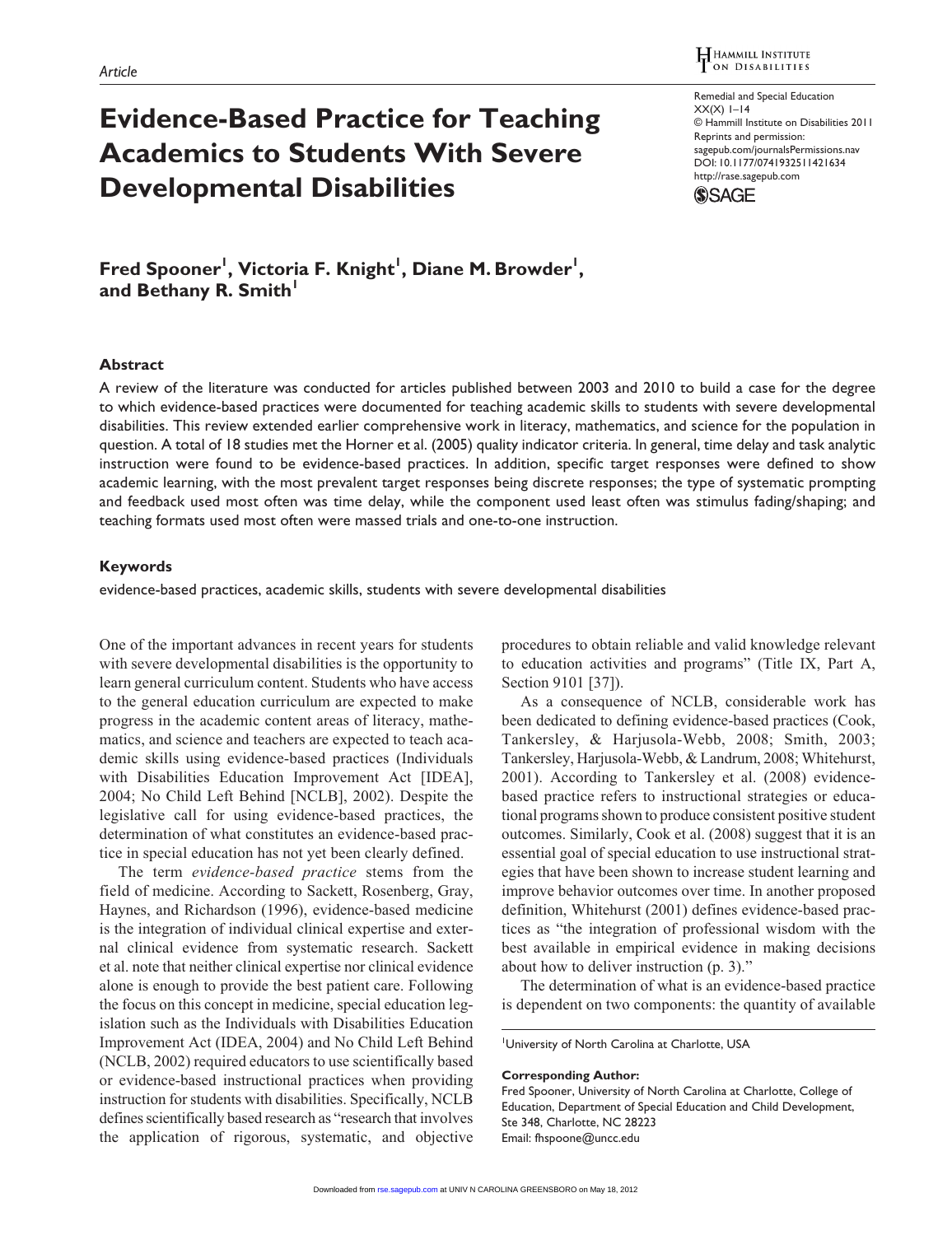evidence and the quality of this evidence. To date, there have been at least three major efforts to describe and validate evidence-based practices in the discipline of special education ("Criteria for Evidence-Based," 2005; "Evidence-Based Practices," 2009; Spooner, 2003). In 2003, Spooner led a collection of contributions that addressed perspectives on defining scientific-based research. Odom et al. (2005) set the context for the development of guidelines for defining quality indicators for research methodologies used in special education (e.g., single-case designs; Horner et al., 2005; qualitative methodologies, Brantlinger, Jimenez, Klingner, Pugach, & Richardson, 2005; group and quasiexperimental methods, Gersten et al., 2005). Cook, Tankersley, and Landrum (2009) extended the effort in CEC's second collection ("Evidence-Based," 2009) with a set of examples on applying the quality indicator strategies that were delineated in 2005 (e.g., severe developmental disabilities, Browder, Ahlgrim-Delzell, Spooner, Mims, & Baker, 2009; emotional and behavior disorders, Lane, Kalberg, & Shepcaro, 2009; learning disabilities, Chard, Ketterlin-Geller, Baker, Doabler, & Apichatabutra, 2009).

In the area of severe developmental disabilities the predominant methodology that has been used to substantiate research outcomes is single-case design (Browder et al., 2009; Horner et al., 2005; McDonnell & O'Neill, 2003; Spooner & Browder, 2003). The application of single-case research methodology in an examination and investigation of a question(s) has two underlying tenants: (a) the individual participant is the unit of analysis and (b) visual inspection is the primary method to analyze behavior change (e.g., Cooper, Heron, & Heward, 2007; Johnston & Pennypacker, 1980; Tawney & Gast, 1984). The initial description of an examination of quality indicators for single-case design research was conceptualized by Horner et al. (2005). The Horner et al. (2005) criteria specify: (a) a minimum of five single-case studies that meet minimally acceptable methodological criteria document experimental control, and have been published in peer-reviewed journals, (b) the studies are conducted by at least three different researchers across at least three different geographical locations, and (c) the five or more studies include a total of at least 20 participants.

The effort to evaluate evidence-based practices for teaching literacy, mathematics, and science to students with severe developmental disabilities has been a recent line of investigation, but one important for schools to meet legislative requirements like those of NCLB (2002) for schools to report students' progress in these content areas. The documentation of evidence-based practices is critically important to bridging the research-to-practice gap and assisting practitioners to use validated practices in instructing children with severe developmental disabilities. Kauffman (1996) and Cook and Schirmer (2003) suggest that many teachers of students with disabilities have implemented teaching

practices shown to have little effect on student outcomes. Vaughn and Dammann (2001) further suggest that students with disabilities require the application of effective procedures to maximize learning. If this is case for students with more mild disabilities, it is even more critical to use only the most efficient and effective procedures in teaching students with severe developmental disabilities who may require longer to master target objectives (Sontag, Burke, & York, 1973; Spooner & Brown, 2011). Based on recent comprehensive reviews, more research is available for teaching literacy (Browder et al., 2009, 30 experiments; Browder, Wakeman, Spooner, Ahlgrim-Delzell, & Algozzine, 2006, 128 experiments) than mathematics (Browder, Spooner, Ahlgrim-Delzell, Harris, & Wakeman, 2008, 68 experiments), and more for mathematics than science (Spooner, Knight, Browder, Jimenez, & DiBiase, in press, 17 experiments).

Browder et al. (2006) examined the literature from 1975 to 2003 to investigate the degree to which literacy was taught to students with severe developmental disabilities and using a 28-year period found 128 experiments which were compared to the National Reading Panel's components (NRP, 2000, phonemic awareness, phonics, fluency, vocabulary, and comprehension). The Horner et al. (2005) and the Gersten et al. (2005) quality indicator criteria were used to judge the characteristics of the instructional procedures. Although the research was focused more on teaching sight words than the NRP components of literacy, overall evidence was found for using systematic prompting techniques in a repeated trial format.

In a second literacy-related review, Browder et al. (2009) examined the literature from 1975 to 2007 for the use of time delay to teach words and picture recognition to students with severe developmental disabilities. A total of 30 experiments were analyzed using the quality indicators for single-case design research (Horner et al., 2005). In general, it was found that time delay was an evidence-based practice for teaching literacy to this population. Browder et al. (2009) also noted that comparing the literature to the theoretical foundations was a necessary and important component of the investigative process. Recommendations for defining evidence-based practices were to define the practice, clarify the boundaries of the review, refine the quality indicators for the practice to be reviewed, and plan for coding.

Similar to the literacy reviews, Browder et al. (2008) also investigated the degree to which mathematics has been taught to students with severe developmental disabilities across a 30-year time span (1975–2005). The Horner et al. (2005) and the Gersten et al. (2005) quality indicator criteria again were applied to examine the characteristics of the instructional procedures across the National Teachers of Mathematics Standards (NCTM, 2000; numbers and operations, algebra, measurement, geometry, data analysis, and probability). Sixty-five articles yielding 54 single-case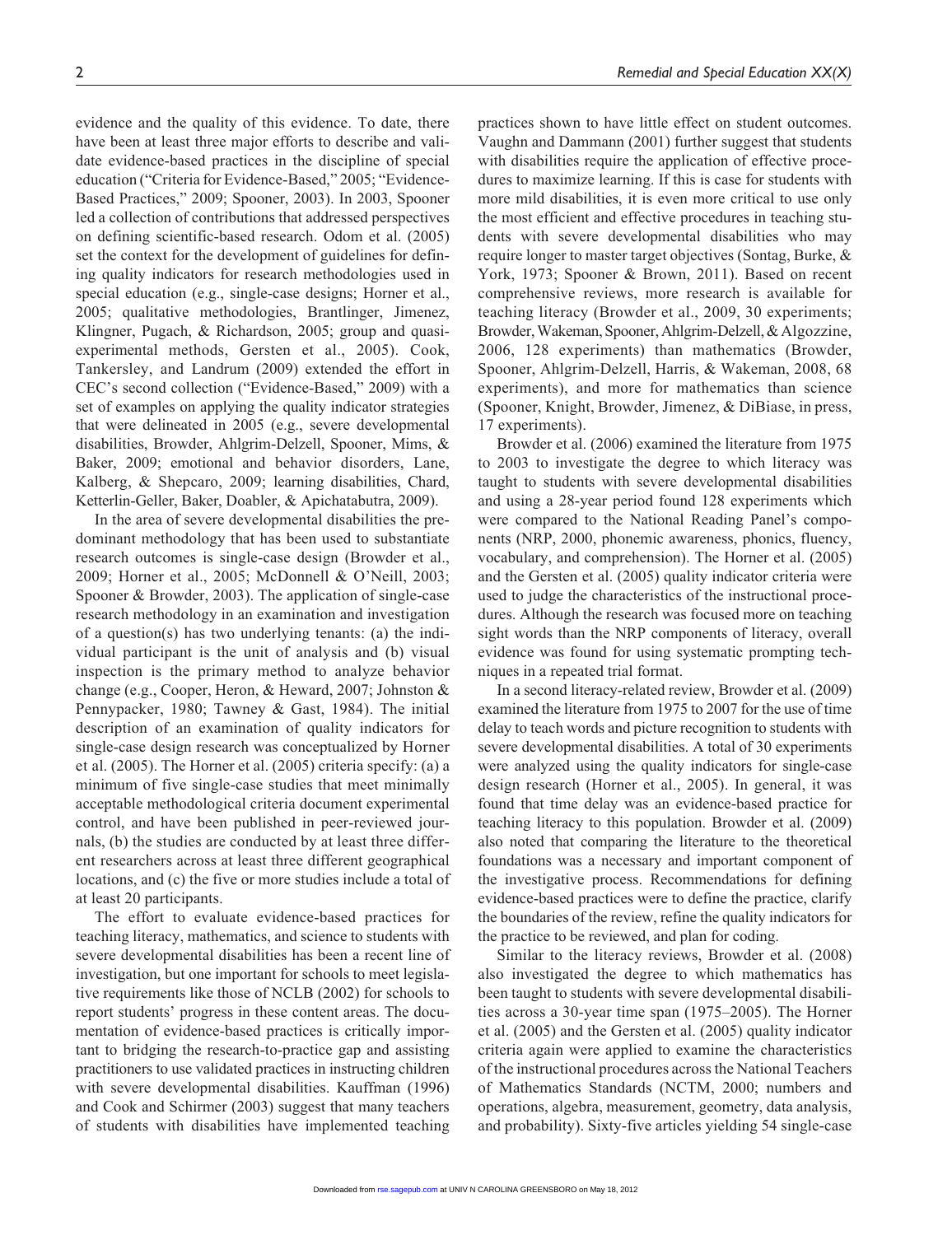and 14 group studies were identified for an overall total of 68 experiments. Evidence was found that students with severe developmental disabilities could learn mathematics based on an overall strong effect size. Articles also were found that addressed all five NCTM components of mathematics, but most addressed numbers and computation or measurement. Within the computation studies identified, most focused on counting, calculation, or number matching.

To round out the academic trilogy (literacy, mathematics, and science), Spooner et al. (in press) expanded on the work of Courtade, Spooner, and Browder (2007) by examining the literature from the years 1985 to September 2010 in an effort to evaluate whether the use of systematic instruction was an evidence-based practice in teaching students with severe disabilities academic content in science. An electronic search including 27 terms (e.g., inquiry, physical science) yielded 17 articles linked to the National Science Education Standards (National Research Council, 1996) in which the authors then coded, based on the criteria for determining an evidence-based practice outlined by Horner et al. (2005). Of the 17 studies included, Spooner et al. (in press) determined 5 studies to include a "strong" level of evidence and 9 studies to meet a "moderate" level of evidence, thus determining systematic instruction to be an evidence-based practice for teaching science content to students with severe developmental disabilities.

Although these studies provide insights about the literature in each content area, additional analyses are needed to provide guidance for overall planning of academic learning for students with severe developmental disabilities. With the exception of the study by Browder et al. (2009) on time delay, the other reviews focused on the dependent variable (e.g., literacy components) to derive potential practices (independent variable). The purpose of each of these reviews was to provide a comprehensive review of the academic content area. While together these reviews offer promise for the use of systematic instruction, they do not analyze the evidence for specific practices. In contrast, to build a case of evidence for a *practice*, it is not necessary to conduct an exhaustive search of the literature, but it is necessary to identify a sufficient number of studies of acceptable quality that support the practice. This number can sometimes be identified through a much smaller span of time than used in comprehensive reviews. By focusing on a recent span of time, the reviewer is more likely to capture the most current applications of the practice. Applying the Horner et al. (2005) criteria, if five studies across multiple researchers and regions are identified that meet the guidelines for quality, the practice can be recommended as evidence-based.

The purpose of the current review was threefold. First, we updated methods of instruction that can be used to teach academic content (e.g., literacy, mathematics, and science) to students with severe disabilities by starting at the ending date of prior reviews (i.e., literacy, 2003; mathematics,

2005; science, 2005). Second, we built on these prior reviews by gleaning from them specific practices (e.g., time delay) that had an evidence base to ask questions of the current research. Third, we provided the first analysis of these practices across content areas to determine if these are emerging as generic forms of instruction that are effective for literacy, mathematics, or science.

The following research questions were addressed in this review:

- 1. Is the use of task analytic instruction with systematic prompting and feedback an evidence-based practice for teaching a variety of academic skills (e.g., steps in an inquiry-based science lesson)?
- 2. Is the use of discrete responses represented as an evidence-based practice for teaching a variety of academic skills? If so, which target responses are most prevalent?
- 3. Is the use of time delay to teach a set of discrete responses considered an evidence-based practice for teaching a variety of academic skills (e.g., mathematics facts, science vocabulary definitions)? Can these skills be embedded into the general education classroom?

## **Method**

## *Literature Search Procedures*

The specific practices to be searched included task analysis, discrete responses, and time delay as identified in prior comprehensive reviews on literacy (Browder et al., 2006; Browder et al., 2009), mathematics (Browder et al., 2008), and science (Courtade et al., 2007; Spooner et al., in press). The practices were also cross-referenced through reviewing several textbooks in the area of special education pertaining to teaching students with severe developmental disabilities to note how they were described (e.g., Browder, 2001; Browder & Spooner, 2006; Collins, 2007; Westling & Fox, 2009). This literature review updated previous searches by conducting a search of the literature from the ending dates of the science, mathematics, and literacy reviews: (a) for literacy, a search of the literature was conducted from the time period 2003 to 2010; (b) for science, a search was performed from 2005 to 2010; (c) and for mathematics, a search was conducted from 2005 to 2010.

To expand and update the collection of experiments in the three content areas, comprehensive list search procedures used in previous reviews in literacy (Browder et al., 2006; Browder et al., 2009), mathematics (Browder et al., 2008), and science (Courtade et al., 2007; Spooner et al., in press) were repeated. Identical search terms used in the previous reviews were applied to this review for all content areas and to characterize individuals with severe developmental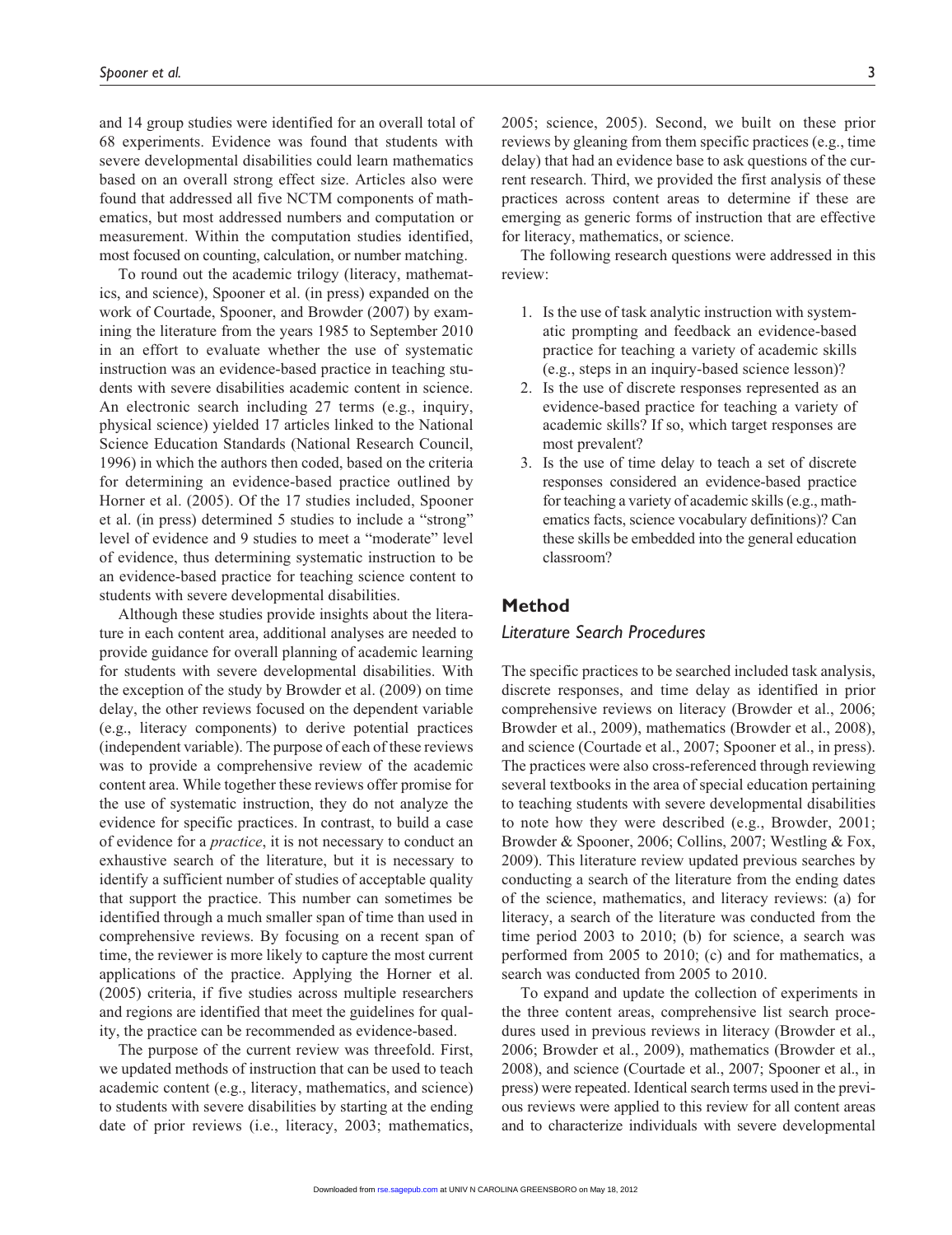disabilities (e.g., autism, moderate mental retardation, severe disabilities). Similar to the previous reviews in reading, search terms related to specific programs (e.g., Edmark, Distar/Reading Mastery), and instructional strategies in reading (e.g., least to most prompting, constant time delay) were used. Consistent with the mathematics literature review, mathematics search terms were organized using the literature from the NCTM (2000) components of mathematics. Finally, search terms in science were derived from the eight Science Content Standards identified by the National Science Education Standards (NSES) similar to the science review. In addition, we added search terms based on the recommended instructional practices from the review of textbooks (e.g., embedded instruction, videomodeling). The literature search was conducted using both electronic print sources (e.g., PsycINFO, Masterfile Premier, ERIC; *Education and Training in Developmental Disabilities*, *Journal of Applied Behavior Analysis*, *Focus on Autism and Other Developmental Disabilities*, and *Research and Practice for Persons with Severe Disabilities*).

## *Inclusion Criteria*

To be included in the review, the following inclusion criteria were met: (a) published in a peer-reviewed journal in English between the years of 2003 and 2010 (depending on the content area); (b) at least one participant was labeled as having a severe disability (e.g., autism or other developmental disability; moderate, severe, or profound intellectual disability [mental retardation]); (c) the study included acquisition of a targeted skill in literacy, mathematics, or science (e.g., studies in which the dependent variable was not specifically content related were excluded); (d) use of a single-case design demonstrating experimental control (e.g., ABAB); and (e) "quality" or "acceptable" studies was derived from the Horner et al. (2005) criteria using the National Secondary Transition Technical Assistance Center's (NSTTAC, 2010; Test et al., 2009) decision rules. Group designs were excluded because prior reviews indicated group designs were rarely applied in research on these topics with this student population.

Once new studies were added to the sets of studies identified by the prior comprehensive reviews, quality indicator criteria were applied to select a subset of studies to answer the research questions. Only studies that met Horner et al. (2005) criteria for "quality" or "acceptable" studies were retained for analysis as shown in Table 1. A total of 18 experiments that taught academic content in literacy, mathematics, science, and other content areas (e.g., social studies) to students with severe developmental disabilities met inclusion criteria and were retained for further analysis. Application of the Horner et al. (2005) quality indicator criteria for single-case studies to the included investigations will be discussed in the next section (see Table 1).

## *Application of the Horner et al. (2005) Quality Indicators for Single-Case*

The determination of whether or not the included studies were "quality" or "acceptable" studies was derived from the Horner et al. (2005) criteria using the National Secondary Transition Technical Assistance Center's (NSTTAC, 2010; Test et al., 2009) decision rules for conducting a literature review (see Table 1). For example, to be considered a highquality study, it must meet all quality indicators (QIs), whereas acceptable studies meet all QIs except Items 2 (participant selection), 11 (procedural fidelity), and one of Items 17 to 20 (social validity). In addition, all of the studies retained for further analysis met all of the items listed under the indicator for results, graph, and design according to Horner et al. (2005). In other words, the results indicator was considered critical.

## *Coding*

Once the above inclusion criteria were met and studies were evaluated based on Horner et al. (2005) quality indicator criteria for evidence-based practice, researchers developed a review form to record the characteristics of the studies as shown in Table 2. Each experiment was screened and coded on (a) content area (i.e., literacy, mathematics, or science), (b) instructional methods used (e.g., Self-Determined Learning Model Instruction, embedded instruction, time delay), (c) use of a defined specific target response demonstrating student learning (e.g., chained, discrete), (d) systematic prompting and feedback (e.g., system of least prompts, stimulus fading), (e) teaching trial format (e.g., massed, embedded), and (f) training for generalization and maintenance (i.e., across people, materials, and settings; see Table 2).

## *Method to Establish Interrater Reliability on Quality Indicators and Characteristics of Studies*

Researchers established interrater reliability on six experiments (33%) across the 18 literacy, mathematics, and science studies included in the review using the same coding criteria used to originally code studies (see Table 1). A second doctoral student served as the subsequent rater and independently evaluated the experiments. This second doctoral student had more than 10 years' experience working with students with severe disabilities and has served as an investigator and author on research reports that have been published in peer-reviewed journals on the topic of evidence-based practices and single-case design research. Each experiment was compared using an item-by-item method of recording agreements and disagreements scored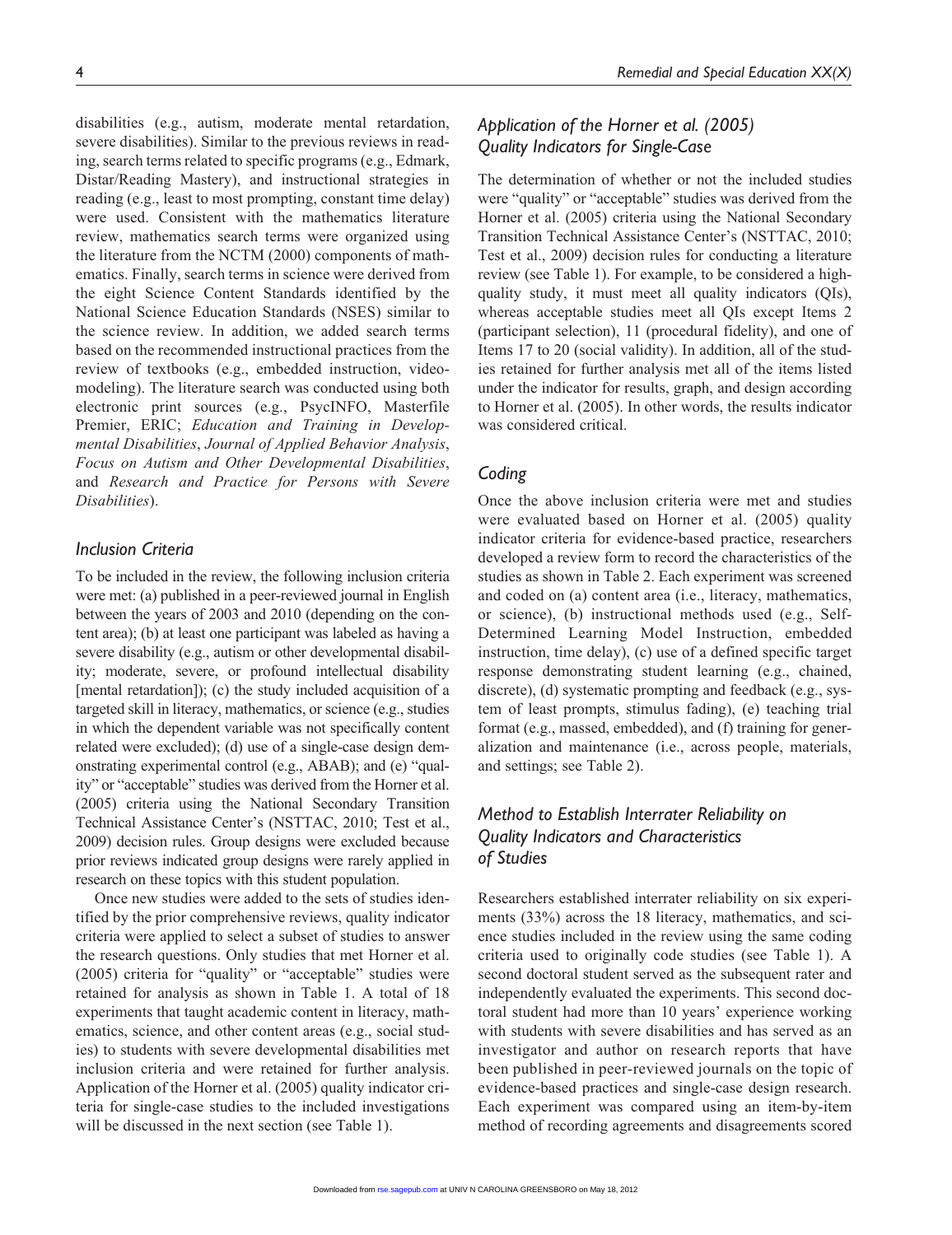| Indicator                                                        | Langone,<br>Norman<br>Boon, &<br>$(2006)^{a}$<br>Ayres, | Browder,<br>$(2007)^{b}$<br>Trela, &<br>limenez | Alberto,<br>Doughty<br>& Gama<br>$(2006)^{a}$<br>Taber-<br>Cihak, | Galloway,<br>Creech-<br>$(2007)^{a}$<br>Collins,<br>Karl, &<br>Evans,<br>Miller | Courtade,<br>& DiBiase<br>Browder,<br>Spooner,<br>$(2010)^{a}$ | DiPipi-Hoy<br>& litendra<br>$(2004)^{b}$ | <b>Falkenstine</b><br>& Kleinert<br>Schuster,<br>Collins,<br>$(2009)^{a}$ | Hansen &<br>Morgan<br>$(2008)^{a}$ | & Shalem<br>Hetzroni<br>$(2005)^b$ | Polychronis<br>McDonnell<br>Riesen,<br>Jameson,<br>Johnson,<br>$(2007)^b$ |
|------------------------------------------------------------------|---------------------------------------------------------|-------------------------------------------------|-------------------------------------------------------------------|---------------------------------------------------------------------------------|----------------------------------------------------------------|------------------------------------------|---------------------------------------------------------------------------|------------------------------------|------------------------------------|---------------------------------------------------------------------------|
| Participants                                                     |                                                         |                                                 |                                                                   |                                                                                 |                                                                |                                          |                                                                           |                                    |                                    |                                                                           |
| Described sufficiently                                           |                                                         | ≻                                               |                                                                   |                                                                                 |                                                                | ≻                                        | ≻                                                                         |                                    | ≻                                  | ≻                                                                         |
| Selection described sufficiently                                 | ≻                                                       | ≻                                               | ≻ ≻                                                               | ≻                                                                               | ≻                                                              | ≻                                        | ≻                                                                         | ≻                                  | ≻                                  | ≻                                                                         |
| Setting                                                          |                                                         |                                                 |                                                                   |                                                                                 |                                                                |                                          |                                                                           |                                    |                                    |                                                                           |
| Setting described sufficiently                                   | ≻                                                       | ≻                                               | ≻                                                                 |                                                                                 | ≻                                                              | ≻                                        | ≻                                                                         | ≻                                  | ≻                                  | ≻                                                                         |
| Dependent variable (DV)                                          |                                                         |                                                 |                                                                   |                                                                                 |                                                                |                                          |                                                                           |                                    |                                    |                                                                           |
| Described with replicable precision                              |                                                         |                                                 | ≻                                                                 |                                                                                 |                                                                |                                          | ≻                                                                         |                                    | ≻                                  |                                                                           |
| Quantifiable                                                     |                                                         |                                                 | ≻                                                                 |                                                                                 |                                                                |                                          | ≻                                                                         |                                    | ≻                                  |                                                                           |
| Measurement described to replicable precision                    | ≻                                                       |                                                 | ≻                                                                 |                                                                                 |                                                                |                                          | ≻                                                                         |                                    | ≻                                  | ≻                                                                         |
| Measurement occurred repeatedly                                  | ≻                                                       |                                                 | ≻                                                                 |                                                                                 | ≻                                                              |                                          | ≻                                                                         |                                    | ≻                                  | ≻                                                                         |
| Interobserver agreement data reported                            | ≻                                                       | ≻                                               | ≻                                                                 |                                                                                 |                                                                |                                          | ≻                                                                         |                                    | ≻                                  | ≻                                                                         |
| Independent variable (IV)                                        |                                                         |                                                 |                                                                   |                                                                                 |                                                                |                                          |                                                                           |                                    |                                    |                                                                           |
| Described with replicable precision                              |                                                         |                                                 | ≻                                                                 |                                                                                 |                                                                |                                          | ≻                                                                         |                                    | ≻                                  | ≻                                                                         |
| Systematically manipulated                                       | ≻                                                       | ≻                                               | ≻                                                                 |                                                                                 | ≻                                                              |                                          | ≻                                                                         | ≻                                  | ≻                                  | ≻                                                                         |
| Procedural fidelity described                                    | ≻                                                       | ≻                                               | $\succ$                                                           |                                                                                 | ≻                                                              |                                          | ≻                                                                         | Z                                  | ≻                                  | ≻                                                                         |
| Baseline procedures                                              |                                                         |                                                 |                                                                   |                                                                                 |                                                                |                                          |                                                                           |                                    |                                    |                                                                           |
| Phase provided evidence of pattern, prior to intervention        | ≻                                                       | ≻                                               | ≻                                                                 |                                                                                 | ≻                                                              |                                          | ≻                                                                         | ≻                                  | ≻                                  |                                                                           |
| Described with replicable precision                              | ≻                                                       | ≻                                               | ≻                                                                 |                                                                                 | ≻                                                              |                                          | ≻                                                                         | ≻                                  | ≻                                  |                                                                           |
| Results                                                          |                                                         |                                                 |                                                                   |                                                                                 |                                                                |                                          |                                                                           |                                    |                                    |                                                                           |
| Three demonstrations of experimental effect                      |                                                         |                                                 |                                                                   |                                                                                 |                                                                |                                          |                                                                           |                                    |                                    |                                                                           |
| Design controlled threats to internal validity                   |                                                         | ≻                                               | ≻                                                                 |                                                                                 | ≻                                                              | ≻                                        | ≻                                                                         | ≻                                  | ≻                                  | ≻                                                                         |
| Effects replicated, indicate external validity                   | ≻                                                       | $\rightarrow$                                   | $\succ$                                                           | ≻                                                                               | ≻                                                              | ≻                                        | ≻                                                                         | ≻                                  | ≻                                  | ≻                                                                         |
| Social validity                                                  |                                                         |                                                 |                                                                   |                                                                                 |                                                                |                                          |                                                                           |                                    |                                    |                                                                           |
| DV socially important                                            | ≻                                                       | ≻                                               | ≻                                                                 | ≻                                                                               | ≻                                                              | ≻                                        | ≻                                                                         | ≻                                  | ≻                                  | ≻                                                                         |
| Magnitude of change in DV due to intervention socially important | $\mathsf{z}$                                            | $\succ$                                         | z                                                                 | ≻                                                                               | $\succ$                                                        | ≻                                        | Z                                                                         | $\succ$                            | $\succ$                            | $\rightarrow$                                                             |
| IV is cost effective/practical                                   | $\mathsf{z}$                                            | $\succ$                                         | $\succ$                                                           | Z                                                                               | Z                                                              | $\succ$                                  | Z                                                                         | $\succ$                            | $\succ$                            | $\succ$                                                                   |
| IV is implemented over time, typical contexts /typical agents    | $\succ$                                                 | $\succ$                                         | $\leftthreetimes$                                                 | $\succ$                                                                         | $\succ$                                                        | $\leftthreetimes$                        | $\succ$                                                                   | $\succ$                            | $\succ$                            | $\succ$                                                                   |
| Indicators met/ total Indicators                                 | 18/20                                                   | 20/20                                           | 19/20                                                             | 19/20                                                                           | 19/20                                                          | 20/20<br>7/7                             | 8/20                                                                      | 19/20                              | 20/20                              | 20/20                                                                     |
| Major Variable Indicators                                        | 7/7                                                     | 77                                              | 7/7                                                               | 7/7                                                                             | 7/7                                                            |                                          | 7/7                                                                       | 7/7                                | 7/7                                | 7/7                                                                       |
|                                                                  |                                                         |                                                 |                                                                   |                                                                                 |                                                                |                                          |                                                                           |                                    |                                    | (continued)                                                               |

Table 1. Quality Indicators Identified in Each Study **Table 1.** Quality Indicators Identified in Each Study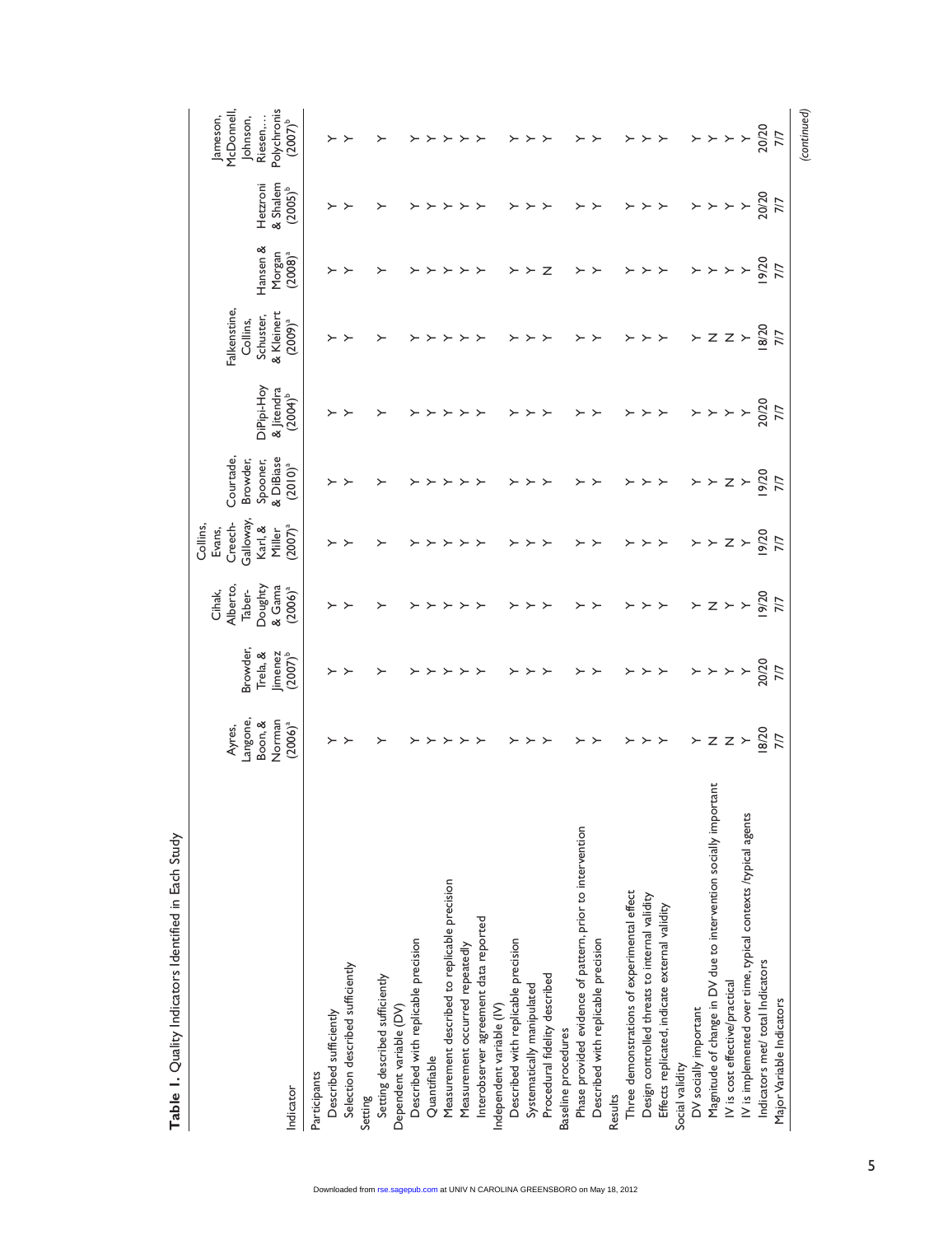| Indicator                                                        | Polychronis,<br>McDonnell,<br>& Riesen<br>Jameson,<br>$(2008)^{a}$ | Browder, &<br>Courtade<br>jimenez,<br>$(2008)^{a}$ | McDonnell<br>$(2006)^{a}$<br>et al. | Mechling<br>(2004) | Mechling,<br>Gast, &<br>Krupa<br>(2007) | McDonnell,<br>Riesen, &<br>Johnson,<br>lameson<br>$(2004)^{b}$ | Polychronis,<br>McDonnell<br>& Jameson<br>Johnson,<br>$(2003)^{b}$ | Alberto, &<br>Fredrick<br>$(2008)^{b}$<br>Heller,<br>Wolff |  |
|------------------------------------------------------------------|--------------------------------------------------------------------|----------------------------------------------------|-------------------------------------|--------------------|-----------------------------------------|----------------------------------------------------------------|--------------------------------------------------------------------|------------------------------------------------------------|--|
| Participants                                                     |                                                                    |                                                    |                                     |                    |                                         |                                                                |                                                                    |                                                            |  |
| Described sufficiently                                           |                                                                    |                                                    |                                     |                    |                                         |                                                                |                                                                    |                                                            |  |
| Selection described sufficiently                                 | ≻                                                                  |                                                    | ≻                                   | ≻                  |                                         |                                                                | ≻                                                                  |                                                            |  |
|                                                                  |                                                                    |                                                    |                                     |                    |                                         |                                                                |                                                                    |                                                            |  |
| Setting described sufficiently                                   | ≻                                                                  | ≻                                                  | ≻                                   | ≻                  | ≻                                       | ≻                                                              | ≻                                                                  | ≻                                                          |  |
| Dependent variable (DV)                                          |                                                                    |                                                    |                                     |                    |                                         |                                                                |                                                                    |                                                            |  |
| Described with replicable precision                              |                                                                    |                                                    |                                     |                    |                                         |                                                                | ≻                                                                  |                                                            |  |
| Quantifiable                                                     |                                                                    |                                                    |                                     |                    |                                         |                                                                | ≻                                                                  |                                                            |  |
| Measurement described to replicable precision                    |                                                                    |                                                    |                                     | ≻                  |                                         |                                                                | ≻                                                                  |                                                            |  |
| Measurement occurred repeatedly                                  | ≻                                                                  |                                                    |                                     |                    |                                         |                                                                | ≻                                                                  |                                                            |  |
| Interobserver agreement data reported                            | ≻                                                                  |                                                    | ≻                                   | ≻                  |                                         | ≻                                                              | ≻                                                                  |                                                            |  |
| Independent variable (IV)                                        |                                                                    |                                                    |                                     |                    |                                         |                                                                |                                                                    |                                                            |  |
| Described with replicable precision                              | ≻                                                                  |                                                    |                                     | ≻                  |                                         |                                                                | ≻                                                                  |                                                            |  |
| Systematically manipulated                                       | ≻                                                                  |                                                    |                                     | ≻                  |                                         | ≻                                                              | ≻                                                                  |                                                            |  |
| Procedural fidelity described                                    | ≻                                                                  | ≻                                                  | ≻                                   | ≻                  |                                         | ≻                                                              | ≻                                                                  |                                                            |  |
| Baseline procedures                                              |                                                                    |                                                    |                                     |                    |                                         |                                                                |                                                                    |                                                            |  |
| Phase provided evidence of pattern, prior to intervention        | ≻                                                                  |                                                    |                                     | ≻                  |                                         | ≻                                                              | ≻                                                                  |                                                            |  |
| Described with replicable precision                              | ≻                                                                  |                                                    |                                     | ≻                  |                                         | ≻                                                              | ≻                                                                  |                                                            |  |
|                                                                  |                                                                    |                                                    |                                     |                    |                                         |                                                                |                                                                    |                                                            |  |
| Three demonstrations of experimental effect                      |                                                                    |                                                    |                                     |                    |                                         |                                                                |                                                                    |                                                            |  |
| Design controlled threats to internal validity                   |                                                                    |                                                    | ≻                                   | ≻                  |                                         | ≻                                                              | ≻                                                                  |                                                            |  |
| Effects replicated, indicate external validity                   | ≻                                                                  | ≻                                                  | ≻                                   | $\succ$            | ≻                                       | ≻                                                              | $\succ$                                                            | ≻                                                          |  |
| Social validity                                                  |                                                                    |                                                    |                                     |                    |                                         |                                                                |                                                                    |                                                            |  |
| DV socially important                                            | $\succ$                                                            | ≻                                                  | ≻                                   | ≻                  | ≻                                       | ≻                                                              | ≻                                                                  | ≻                                                          |  |
| Magnitude of change in DV due to intervention socially important | $z \succ$                                                          | $Z \succ$                                          | Z >                                 | $Z \succ$          |                                         | ≻                                                              | ≻                                                                  | $\succ$                                                    |  |
| IV is cost effective/practical                                   |                                                                    |                                                    |                                     |                    | $Z$ $Z$ $\succ$                         | $\succ$                                                        | $\succ$                                                            | $\overline{\phantom{a}}$                                   |  |
| IV is implemented over time, typical contexts /typical agents    | $\left. \right.$                                                   | $\left. \right.$                                   | $\left. \right.$                    | $\left. \right.$   |                                         | $\leftthreetimes$                                              | $\leftthreetimes$                                                  | $\left. \right.$                                           |  |
| Indicators Met/Total Indicators                                  | 9/20                                                               | 19/20                                              | 19/20                               | 9/20               | 18/20                                   | 20/20                                                          | 20/20                                                              | 20/20                                                      |  |
| Major Variable Indicators                                        | 7/7                                                                | 7/7                                                | 7/7                                 | 7/7                | 7/7                                     | 7/7                                                            | 7/7                                                                | 7/7                                                        |  |

Table 1. (continued) **Table 1. (continued)**

 $Note: Y = Yes; N = No.$ 

a. Acceptable level of evidence.

Note: Y = Yes; N = No.<br>a. Acceptable level of evidence.<br>b. High quality of evidence (as defined by the National Secondary Transition Technical Assistance Center). b. High quality of evidence (as defined by the National Secondary Transition Technical Assistance Center).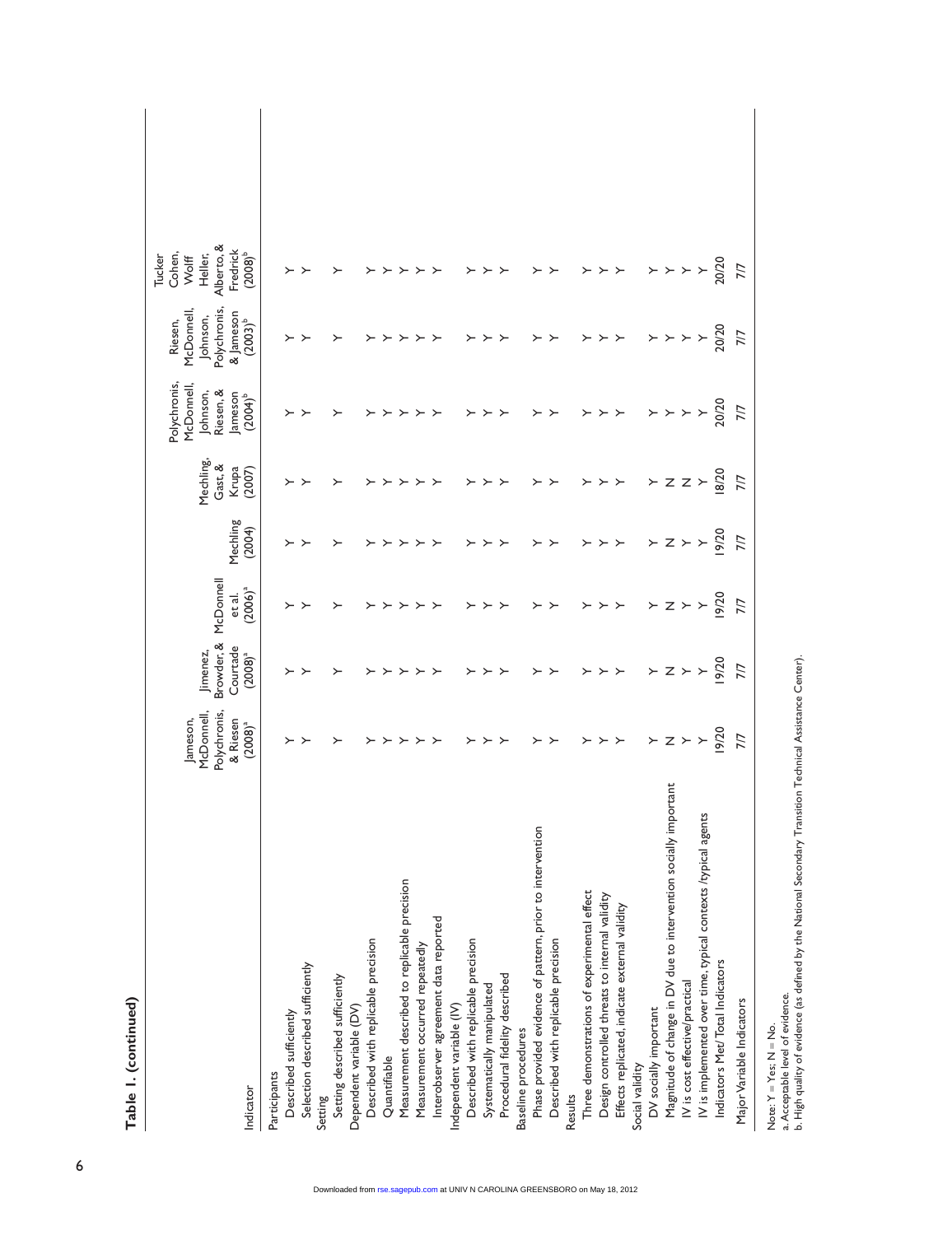|                                             | Ayres,<br>Langone,<br>Boon, &<br>Norman<br>(2006) | Browder.<br>Trela,<br>limenez<br>(2007) | Cihak,<br>Alberto,<br>Taber-<br>Doughty, &<br>Gama (2006) | Collins,<br>Evans,<br>Creech-<br>Galloway,<br>Karl, &<br>Miller<br>(2007) | Courtade,<br>Browder.<br>Spooner,<br>& DiBiase<br>(2010) | DiPipi-Hoy<br>& Jitendra<br>(2004) | Falkenstine,<br>Collins.<br>Schuster,<br>& Kleinert<br>(2009) |
|---------------------------------------------|---------------------------------------------------|-----------------------------------------|-----------------------------------------------------------|---------------------------------------------------------------------------|----------------------------------------------------------|------------------------------------|---------------------------------------------------------------|
| Specific response                           |                                                   |                                         |                                                           |                                                                           |                                                          |                                    |                                                               |
| Chained response                            |                                                   |                                         |                                                           |                                                                           |                                                          |                                    |                                                               |
| Discrete responses                          | ✓                                                 |                                         |                                                           | ✓                                                                         |                                                          |                                    |                                                               |
| Systematic prompting and feedback           |                                                   |                                         |                                                           |                                                                           |                                                          |                                    |                                                               |
| Time delay                                  |                                                   | ✓                                       |                                                           | ✓                                                                         |                                                          |                                    |                                                               |
| System of least prompts                     |                                                   |                                         |                                                           |                                                                           |                                                          |                                    |                                                               |
| Stimulus prompting/Fading                   |                                                   |                                         |                                                           |                                                                           |                                                          |                                    |                                                               |
| Use of error correction and<br>praise       |                                                   |                                         |                                                           | ✓                                                                         | ✓                                                        |                                    |                                                               |
| Use of a chaining procedure                 |                                                   |                                         |                                                           |                                                                           |                                                          |                                    |                                                               |
| Teaching trial format                       |                                                   |                                         |                                                           |                                                                           |                                                          |                                    |                                                               |
| Use of a task analysis                      |                                                   | ✓                                       |                                                           |                                                                           | ✓                                                        |                                    |                                                               |
| Massed trials                               |                                                   |                                         |                                                           | ✓                                                                         |                                                          |                                    |                                                               |
| <b>Embedded trials</b>                      |                                                   |                                         |                                                           | ✓                                                                         |                                                          |                                    |                                                               |
| Distributed trials                          |                                                   |                                         |                                                           |                                                                           |                                                          |                                    |                                                               |
| Naturalistic teaching                       |                                                   |                                         |                                                           |                                                                           |                                                          |                                    |                                                               |
| $\vert \cdot \vert$                         |                                                   |                                         |                                                           |                                                                           |                                                          |                                    |                                                               |
| Group                                       |                                                   |                                         |                                                           |                                                                           |                                                          |                                    |                                                               |
| Context of instruction                      |                                                   |                                         |                                                           |                                                                           |                                                          |                                    |                                                               |
| General education                           |                                                   |                                         |                                                           | ✓                                                                         |                                                          |                                    |                                                               |
| Special education                           |                                                   | ✓                                       |                                                           | ✓                                                                         | ✓                                                        |                                    |                                                               |
| Community                                   |                                                   |                                         |                                                           |                                                                           |                                                          |                                    |                                                               |
| Other school (e.g., cafeteria)              |                                                   |                                         |                                                           |                                                                           |                                                          |                                    |                                                               |
| Training for generalization and maintenance |                                                   |                                         |                                                           |                                                                           |                                                          |                                    |                                                               |
| Generalization                              |                                                   | ✓                                       |                                                           | ✓                                                                         |                                                          |                                    |                                                               |
| Maintenance                                 |                                                   |                                         |                                                           |                                                                           |                                                          |                                    |                                                               |

| Table 2. Instructional and Procedural Components of Quality Studies in Teaching Academic Skills |  |  |  |
|-------------------------------------------------------------------------------------------------|--|--|--|
|-------------------------------------------------------------------------------------------------|--|--|--|

|                                   | Hansen<br>&<br>Morgan<br>(2008) | Hetzroni<br>& Shalem<br>(2005) | Jameson,<br>McDonnell,<br>Johnson,<br>Riesen, &<br>Polychronis<br>(2007) | ameson,<br>McDonnell,<br>Polychronis,<br>& Riesen<br>(2008) | limenez,<br>Browder,<br>&<br>Courtade<br>(2008) | McDonnell<br>et al.<br>(2006) | Mechling<br>(2004) |
|-----------------------------------|---------------------------------|--------------------------------|--------------------------------------------------------------------------|-------------------------------------------------------------|-------------------------------------------------|-------------------------------|--------------------|
| Specific response                 |                                 |                                |                                                                          |                                                             |                                                 |                               |                    |
| Chained response                  |                                 |                                |                                                                          |                                                             |                                                 |                               |                    |
| Discrete responses                |                                 |                                |                                                                          |                                                             |                                                 |                               |                    |
| Systematic prompting and feedback |                                 |                                |                                                                          |                                                             |                                                 |                               |                    |
| Time delay                        |                                 |                                |                                                                          |                                                             |                                                 |                               |                    |
| System of least prompts           |                                 |                                |                                                                          |                                                             |                                                 |                               |                    |
| Stimulus prompting/fading         |                                 |                                |                                                                          |                                                             |                                                 |                               |                    |
| Use of error correction & praise  |                                 |                                |                                                                          | ✓                                                           |                                                 |                               |                    |
| Use of a chaining procedure       |                                 |                                |                                                                          |                                                             |                                                 |                               |                    |
| Teaching trial format             |                                 |                                |                                                                          |                                                             |                                                 |                               |                    |
| Use of a task analysis            |                                 |                                |                                                                          |                                                             |                                                 |                               |                    |
| Massed trials                     |                                 |                                |                                                                          |                                                             |                                                 |                               |                    |
| Embedded trials                   |                                 |                                |                                                                          |                                                             |                                                 |                               |                    |

*(continued)*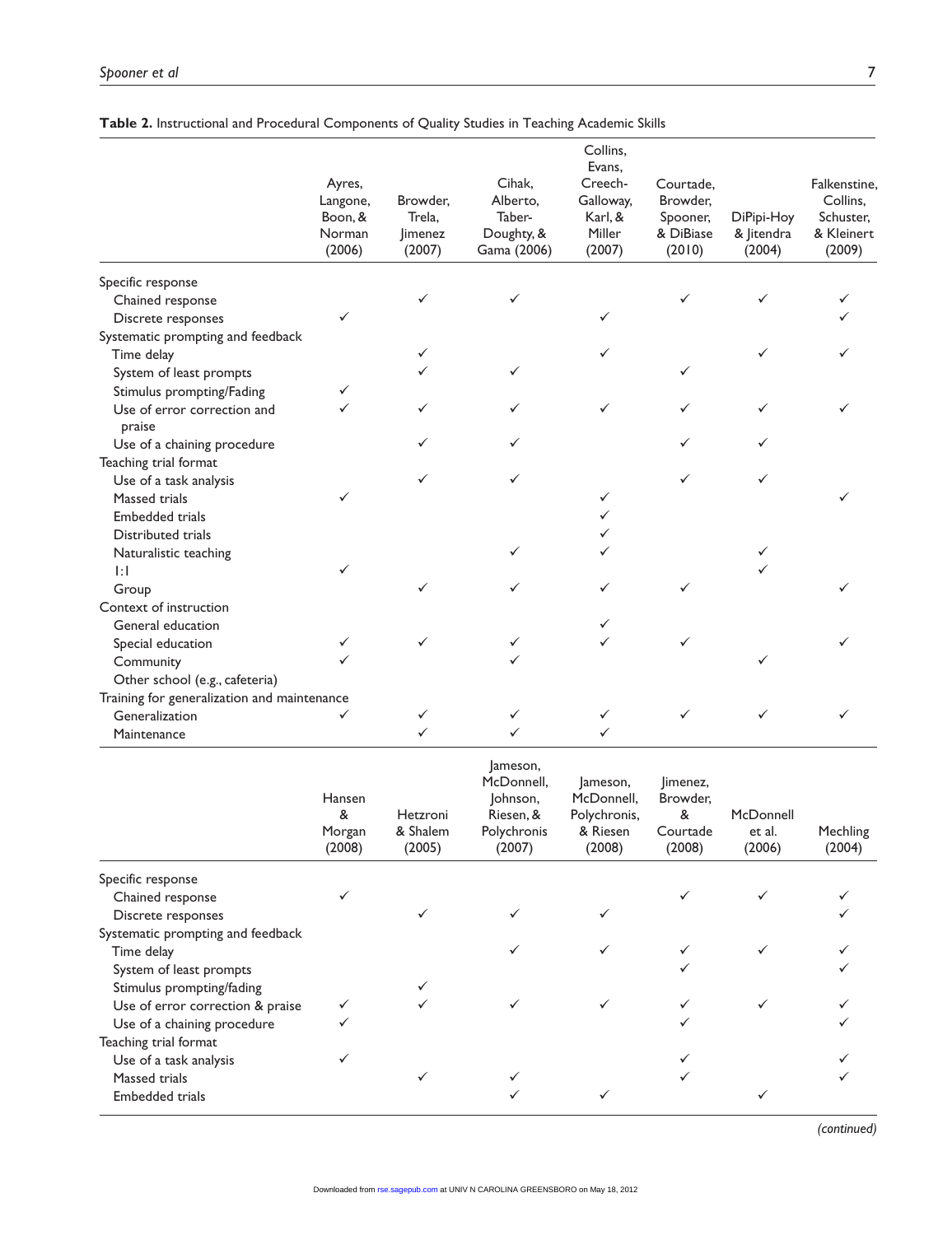|                                             | Hansen<br>&<br>Morgan<br>(2008)         | Hetzroni<br>& Shalem<br>(2005)                                           | Jameson,<br>McDonnell,<br>Johnson,<br>Riesen, &<br>Polychronis<br>(2007) | Jameson,<br>McDonnell,<br>Polychronis,<br>& Riesen<br>(2008)             | Jimenez,<br>Browder,<br>&<br>Courtade<br>(2008) | McDonnell<br>et al.<br>(2006) | Mechling<br>(2004) |
|---------------------------------------------|-----------------------------------------|--------------------------------------------------------------------------|--------------------------------------------------------------------------|--------------------------------------------------------------------------|-------------------------------------------------|-------------------------------|--------------------|
| Distributed trials                          |                                         |                                                                          | ✓                                                                        | $\checkmark$                                                             |                                                 | $\checkmark$                  |                    |
| Naturalistic teaching                       |                                         |                                                                          |                                                                          | ✓                                                                        |                                                 |                               |                    |
| $  \cdot  $                                 | ✓                                       | ✓                                                                        | ✓                                                                        | ✓                                                                        | ✓                                               |                               | ✓                  |
| Group                                       |                                         |                                                                          |                                                                          |                                                                          |                                                 | ✓                             |                    |
| Context of instruction                      |                                         |                                                                          |                                                                          |                                                                          |                                                 |                               |                    |
| General education                           |                                         |                                                                          | ✓                                                                        | ✓                                                                        | ✓                                               | ✓                             |                    |
| Special education                           |                                         |                                                                          |                                                                          |                                                                          |                                                 |                               |                    |
| Community                                   | ✓                                       |                                                                          |                                                                          |                                                                          |                                                 |                               |                    |
| Other school (e.g., cafeteria)              | ✓                                       | ✓                                                                        |                                                                          |                                                                          |                                                 |                               |                    |
| Training for generalization and maintenance |                                         |                                                                          |                                                                          |                                                                          |                                                 |                               |                    |
| Generalization                              | ✓                                       | ✓                                                                        |                                                                          | $\checkmark$                                                             | ✓                                               |                               |                    |
| Maintenance                                 | $\checkmark$                            | ✓                                                                        |                                                                          |                                                                          | $\checkmark$                                    |                               |                    |
|                                             | Mechling,<br>Gast, &<br>Krupa<br>(2007) | Polychronis,<br>McDonnell,<br>Johnson,<br>Riesen, &<br>Jameson<br>(2004) | Riesen,<br>McDonnell,<br>Johnson,<br>Polychronis,<br>& Jameson<br>(2003) | Tucker<br>Cohen,<br>Wolff<br>Heller,<br>Alberto, &<br>Fredrick<br>(2008) | Total<br>number of<br>studies                   |                               |                    |
| Specific response                           |                                         |                                                                          |                                                                          |                                                                          |                                                 |                               |                    |
| Chained response                            |                                         |                                                                          |                                                                          |                                                                          | 9 studies                                       |                               |                    |
| Discrete responses                          | ✓                                       | ✓                                                                        | ✓                                                                        | ✓                                                                        | II studies                                      |                               |                    |
| Systematic prompting and feedback           |                                         |                                                                          |                                                                          |                                                                          |                                                 |                               |                    |
| Time delay                                  | ✓                                       | ✓                                                                        | ✓                                                                        | $\checkmark$                                                             | 13 studies                                      |                               |                    |
| System of least prompts                     |                                         |                                                                          |                                                                          |                                                                          | 5 studies                                       |                               |                    |
| Stimulus prompting/fading                   |                                         |                                                                          |                                                                          |                                                                          | 2 studies                                       |                               |                    |
| Use of error correction and praise          | ✓                                       | ✓                                                                        | ✓                                                                        | $\checkmark$                                                             | 18 studies                                      |                               |                    |
| Use of a chaining procedure                 |                                         |                                                                          |                                                                          |                                                                          | 7 studies                                       |                               |                    |
| Teaching trial format                       |                                         |                                                                          |                                                                          |                                                                          |                                                 |                               |                    |
|                                             |                                         |                                                                          |                                                                          |                                                                          | 7 studies                                       |                               |                    |
| Use of a task analysis                      |                                         |                                                                          |                                                                          | ✓                                                                        |                                                 |                               |                    |
| Massed trials                               | ✓                                       |                                                                          |                                                                          |                                                                          | 9 studies                                       |                               |                    |
| Embedded trials                             |                                         | ✓                                                                        | ✓                                                                        |                                                                          | 6 studies                                       |                               |                    |
| Distributed trials                          |                                         | ✓                                                                        |                                                                          |                                                                          | 6 studies                                       |                               |                    |
| Naturalistic teaching                       |                                         | ✓                                                                        | ✓                                                                        |                                                                          | 6 studies                                       |                               |                    |
| $\vert \cdot \vert$                         |                                         |                                                                          |                                                                          | ✓                                                                        | 9 studies                                       |                               |                    |
| Group                                       | ✓                                       | ✓                                                                        | ✓                                                                        |                                                                          | 9 studies                                       |                               |                    |
| Context of instruction                      |                                         |                                                                          |                                                                          |                                                                          |                                                 |                               |                    |
| General education                           |                                         | ✓                                                                        | ✓                                                                        |                                                                          | 7 studies                                       |                               |                    |
| Special education                           |                                         |                                                                          |                                                                          | $\checkmark$                                                             | 10 studies                                      |                               |                    |
| Community                                   | ✓                                       |                                                                          |                                                                          |                                                                          | 6 studies                                       |                               |                    |
| Other school (e.g., cafeteria)              |                                         |                                                                          |                                                                          |                                                                          | 4 studies                                       |                               |                    |
| Training for generalization and maintenance |                                         |                                                                          |                                                                          |                                                                          |                                                 |                               |                    |
| Generalization                              | ✓                                       | ✓                                                                        | ✓                                                                        | $\checkmark$                                                             | 16 studies                                      |                               |                    |
| Maintenance                                 |                                         |                                                                          |                                                                          |                                                                          | 8 studies                                       |                               |                    |

## **Table 2. (continued)**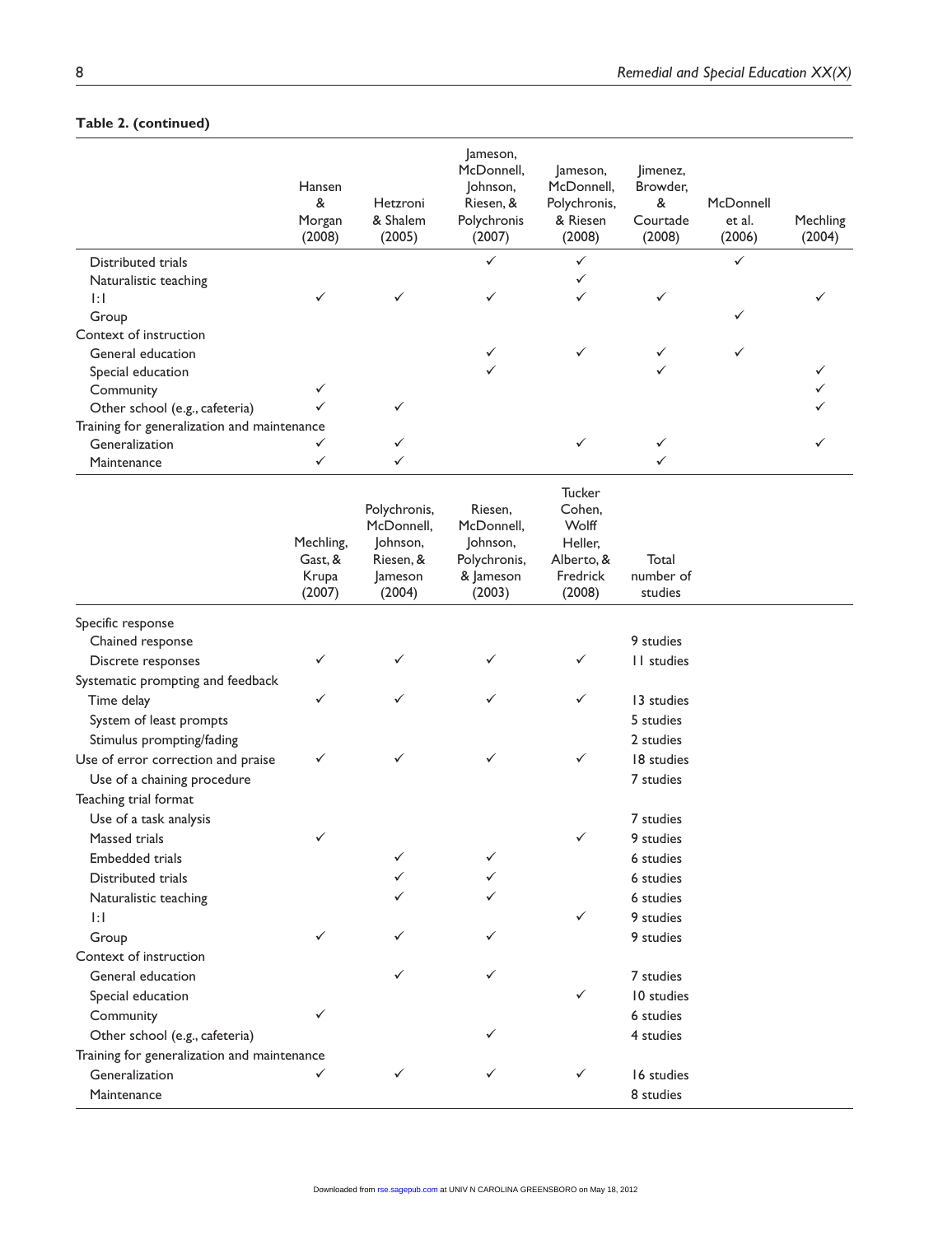by both researchers. Mean interrater reliability was 98.3% (95%–100%). Results of coding articles according to Horner et al. (2005) quality indicator criteria are presented in Table 1 (see Table 1).

## *Determination of Evidence-Based Practices*

To make the determination of a specific practice (e.g., least to most prompting) as being evidence-based for teaching academics, the researchers reviewed the "quality" and "acceptable" studies to examine the degree to which the practice met the criteria for an evidence-based practice (Horner et al., 2005). In addition, the definition of a practice in this review was consistent with Horner et al. recommendations that the practice must be operationally defined such that it permits replication by researchers other than the original developers. The NSTTAC (2010) decision rules provide some flexibility in judging strong and moderate (acceptable) levels of causal inference (see Table 1). Strong levels of causal inference should meet all QIs for the Horner et al. (2005) criteria and that there is a sufficient quantity of studies and participants (i.e., five studies, three investigative teams, and geographic regions totaling 20 participants across studies). For acceptable or moderate levels of causal inference all QIs should be met, except there is some leeway on Item 2 (participant selection), 11 (procedural fidelity), and one of Items 17 to 20 (social validity), and three strong or acceptable studies and one or two investigative teams.

Overall, authors analyzed the 18 studies. Of these, 7 studies were determined to have a strong level of evidence, and an additional 11 appeared to meet a moderate level of evidence. These 18 studies were then considered to address the research questions.

## **Results**

## *Characteristics of the Single-Case Studies*

Of the 18 studies retained, authors included 8 students with a diagnosis of autism, 31 students with mild or moderate intellectual disabilities, 20 students with severe disabilities, and 5 students with multiple disabilities. Within the 18 studies, the types of designs researchers applied included one multiple-baseline across-participants design, nine multipleprobe across-participants designs, two multiple-probe across-behavior designs, and six alternating treatment designs. Although the majority of studies were implemented in a special education setting  $(n = 11, 61.1\%)$  authors also reported implementation of their studies in seven general education settings (38.9%), six community settings (33.3%), and four other settings (22.2%, e.g., cafeteria or home). In comparison to three previously conducted literature reviews (Browder et al., 2006, 2008; Spooner et al., in press), the studies included show an increase in the number of investigations implemented in the general education and community settings. In addition, 16 of the 18 studies assessed generalization across materials, people, and settings. Only 8 studies collected data on student maintenance or performance over time.

*Research Question 1:* Is the use of task analytic instruction with systematic prompting and feedback an evidence-based practice for teaching a variety of academic skills (e.g., steps in an inquirybased science lesson)?

A practice identified in both the mathematics review (Browder et al., 2008) and recommended in several texts (e.g., Cipani & Spooner, 1994; Collins, 2007; Snell & Brown, 2006) is task analytic instruction. Task analytic instruction can be defined as the step-by-step teaching for a chain of responses to complete an activity (e.g., to solve an algebraic equation or make a purchase). To qualify as task analysis for this review, the intervention description had to include the name or number of steps and a prompting method that was applied to each response in the chain of responding. The use of task analytic instruction with systematic prompting and feedback was used to teach a variety of academic skills in 7 of the 18 total studies (e.g., Jimenez, Browder, & Courtade, 2008; Mechling, 2004) as shown in Table 2. Two studies used task analytic instruction with systematic prompting and feedback to teach literacy skills (i.e., Browder, Trela, & Jimenez, 2007; Mechling, 2004), 4 studies used task analytic instruction with systematic prompting and feedback to teach mathematics skills (i.e., Cihak, Alberto, Taber-Doughty, & Gama, 2006; DiPipi-Hoy & Jitendra, 2004; Hansen & Morgan, 2008; Jimenez et al., 2008), and 1 study used task analytic instruction with systematic prompting and feedback to teach science/other academic skills (Courtade, Browder, Spooner, & DiBiase, 2010). For example, Browder et al. (2007) taught special education teachers to follow a literacy lesson plan in order to increase student performance within the lesson plan. Cihak et al. (2006) used static and video prompts along with an alternating treatment design to teaching acquisition of purchasing and banking skills. Furthermore, the combined studies met the criteria for an evidence-based practice based on the Horner et al. (2005) requirements. In all, there were 7 studies, six research teams in five different geographical areas, and a total of 29 participants (see Table 2).

*Research Question 2:* Is the use of discrete responses represented as an evidence-based practice for teaching a variety of academic responses? If so, which target responses are most prevalent?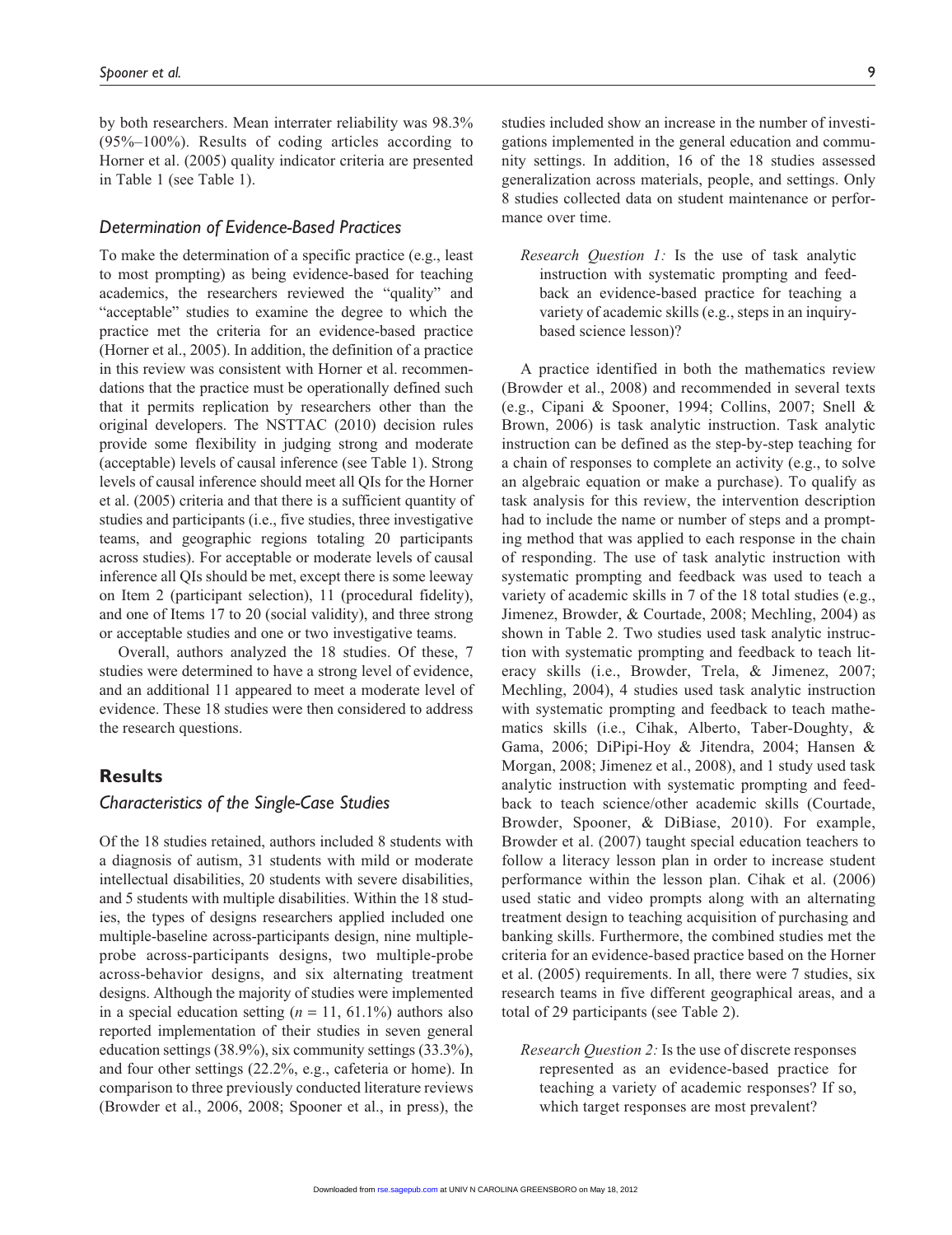Given that task analytic instruction is an evidence-based practice, we also posed the question of whether there was evidence for teaching discrete responses. Discrete responses can be defined as "responses that consist of a single step" (Collins, 2007, p. 353). Although 7 studies noted in the prior question all used task analytic instruction, in the other 11 studies, researchers defined the target behavior as a discrete response (Ayres, Langone, Boon, & Norman, 2006; Collins, Evans, Creech-Galloway, Karl, & Miller, 2007; Falkenstine, Collins, Schuster, & Kleinert, 2009; Hetzroni & Shalem, 2005; Jameson, McDonnell, Johnson, Riesen, & Polychronis, 2007; Jameson, McDonnell, Polychronis, & Riesen, 2008; Mechling, 2004; Mechling, Gast, & Krupa, 2007; Polychronis, McDonnell, Johnson, Riesen, & Jameson, 2004; Riesen, McDonnell, Johnson, Polychronis, & Jameson, 2003; Tucker Cohen, Wolff Heller, Alberto, & Fredrick, 2008). The most prevalent target responses were sight words or simple facts like state capitals. These 11 studies were conducted in six regions by eight research teams with 33 participants fulfilling the criteria for evidencebased practice. The way these discrete responses were presented as teaching trials varied. Nine studies used a massed trial format of instruction (Ayres et al., 2006; Collins et al., 2007; Falkenstine et al., 2009; Hetzroni & Shalem, 2005; Jameson et al., 2007; Jimenez et al., 2008; Mechling, 2004; Mechling et al., 2007; Tucker Cohen et al., 2008), 6 studies used distributed trials (Collins et al., 2007; Jameson et al., 2007; Jameson et al., 2008; McDonnell et al., 2006; Polychronis et al., 2004; Riesen et al., 2003), and 6 studies used embedded trials (Collins et al., 2007; Jameson et al., 2007; Jameson et al., 2008; McDonnell et al., 2006; Polychronis et al., 2004; Riesen et al., 2003). In some cases, researchers delivered instruction using both distributed trials and massed trials in order to compare their effects and therefore are counted in both categories of delivery of instruction (e.g., Jameson et al., 2008). Embedded trials were distributed within the context of a general education lesson. In addition, 6 studies used naturalistic teaching procedures in which the trial was embedded in a typical daily routine (Cihak et al., 2006; Collins et al., 2007; DiPipi-Hoy & Jitendra, 2004; Jameson et al., 2008; Polychronis et al., 2004; Riesen et al., 2003). Furthermore, the combined studies met the criteria for an evidence-based practice based on the Horner et al. (2005) requirements. In summary, for Research Question 2, there were 11 studies, eight research teams in six different geographical areas, and

*Research Question 3:* Is the use of time delay to teach a set of discrete responses considered an evidencebased practice for teaching a variety of academic skills (e.g., mathematics facts, science vocabulary definitions)? Can these skills be embedded into the general education classroom?

a total of 33 participants.

One of the most prevalent practices identified by prior literature reviews (Browder et al., 2006; Browder et al., 2008; Spooner et al., in press) and recommended in textbooks (e.g., Browder & Spooner, 2006; Collins, 2007) is time delay. The practice known as time delay has been defined in a literature review by Browder et al. (2009) as method of transferring stimulus control where increasing amounts of time are systematically inserted between the task direction and the controlling prompt to create a near errorless procedure. In the current review, time delay was used to teach a set of discrete responses across a range of academic skills in 13 of the 18 total studies (e.g., Collins et al., 2007; Falkenstine et al., 2009; Jameson et al., 2007). All 13 met the definition for a time delay practice. Three studies used time delay to teach literacy skills (i.e., Mechling, 2004; Mechling et al., 2007; Tucker Cohen et al., 2008), 1 study used time delay to teach discrete mathematics skills (DiPipi-Hoy & Jitendra, 2004), and 5 studies used time delay to teach discrete science/other academic skills (e.g., Collins et al., 2007; Jameson et al., 2008; McDonnell et al., 2006). For example, Mechling (2004) taught participants to read 12 grocery items. DiPipi-Hoy and Jitendra (2004) taught participants purchasing skills in community settings. Collins et al. (2007) taught participants functional and core content sight words. There was a sufficient range of studies to identify time delay as an evidence-based practice for teaching academic content based on the Horner et al. (2005) criteria. In all, there were a total of 13 studies, five research teams in five different geographical areas, and a total of 24 participants in these 9 time delay studies. It should be noted that time delay was often used as a component of a treatment package that included other variables. For example, DiPipi-Hoy and Jitendra (2004) used parent-delivered constant time delay in addition to naturalistic teaching strategies to teach purchasing skills in grocery store settings. Similarly, Mechling (2004) used constant time delay in addition to multimedia programs with simulations to increase participants' fluency in grocery shopping.

The evidence for using time delay embedded within a general education classroom was found in 4 studies (e.g., McDonnell et al., 2006; Riesen et al., 2003) in one geographic location (i.e., Utah) with 12 participants. This makes the specific use of embedded time delay instruction to be a promising practice. To establish embedded instruction as an evidence-based practice, in accordance with Horner et al. (2005) criteria, there is still a need for further research studies implemented in at least two other geographic regions with a minimum of eight participants.

## **Discussion**

From this synthesis, a review of practices used to teach academic content, some general recommendations emerge. In the prior comprehensive reviews (Browder et al., 2006;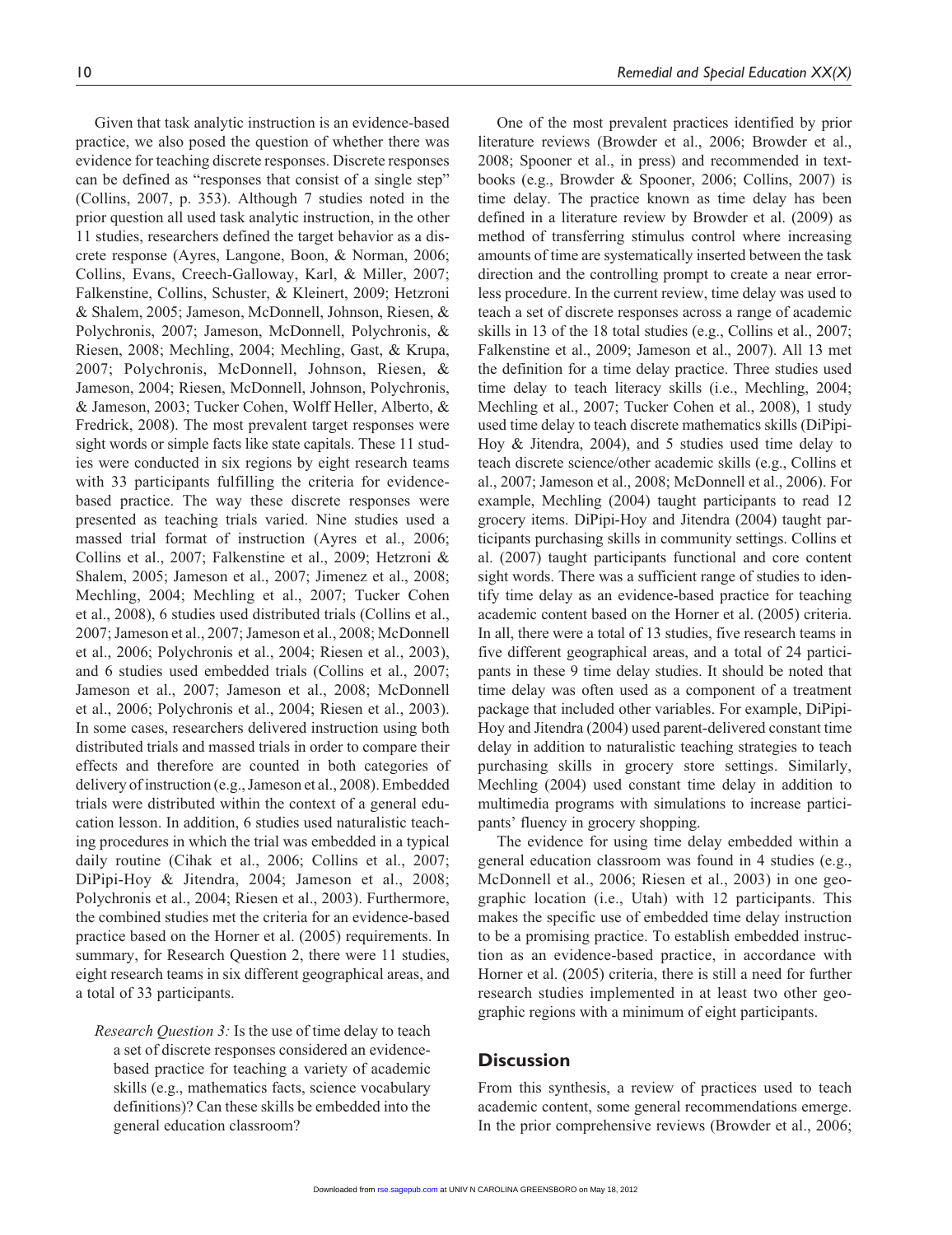Browder et al., 2008; Spooner et al., in press), a pattern surfaced for using systematic instruction to teach academic content. Systematic instruction uses principles of behavior analysis in planning and implementing interventions. In systematic instruction, an observable, measurable response, set of responses, or response chain is targeted. In this review, we found that both the use of a chained response (task analysis) and a discrete response are evidence-based practices. In some of this literature, the response has been a daily living activity (purchasing items, Cihak et al., 2006; DiPipi-Hoy & Jitendra, 2004; reading grocery items, Mechling, 2004). In others, the responses have been more academic in focus, like solving an algebraic equation (Jimenez et al., 2008), evaluating states of matter (boiling, melting, freezing, Jameson et al., 2007), and word decoding (Tucker Cohen et al., 2008).

Once the observable, measurable response or response chain (task analysis) has been created, a second point for planning is the method of systematic prompting. In this review, there was strong evidence for the use of time delay. In time delay (method of transferring stimulus control), increasing amounts of time are systematically inserted between the task direction and the controlling prompt to create a near errorless procedure (Snell & Gast, 1981; Touchette, 1971). This method can be used with both discrete and chained responses. As Table 2 indicates, although most  $(n = 13)$  studies identified in this review used time delay, the remaining five used a system of least-intrusive prompts (Browder et al., 2007; Cihak et al., 2006; Courtade et al., 2010; Jimenez et al., 2008; Mechling, 2004). In the system of least-intrusive prompts, the instructor first waits about 5 seconds for the student to respond independently and if no response occurs, delivers the first prompt in the hierarchy (e.g., verbal prompt). The instructor continues down the hierarchy of prompts (e.g., model, physical) until the student responds correctly (Collins, 2007). It is interesting that the system of least prompts has been used less frequently than time delay in this recent academic research given its strong foundation in earlier life skills research (Farlow & Snell, 2006; Spooner & Test, 1994; Spooner & Wood, 2004). The need exists for an analysis of the evidence base for the system of least-intrusive prompts in teaching academic content to students with severe disabilities. This analysis also might consider whether these applications differ when the focus is on academic responding (e.g., answering a comprehension question) rather than a motor response (e.g., pointing to a sight word).

In addition, those studies analyzed that measured a discrete response, the discrete response were most often teaching sight word identification of grade-aligned vocabulary words. The identification of sight words often does not include instruction promoting comprehension of the meaning of those words. One investigation included in the analysis (Courtade et al., 2010) suggested the need for more studies that not only teach identification of vocabulary but

also linking of those vocabulary words to meaningful activities in order to demonstrate comprehension of the meaning of vocabulary terms. For example, a teacher while teaching the vocabulary term *landform* might also present a student with a variety of models of landform, or ask the student to create a model of a landform. As an extension activity, the student could then pour water or blow wind on the landform to demonstrate how landforms change over time when forces of erosion act on it.

In applying this evidence base to planning academic instruction, it should be noted, that whether the researchers used time delay or a system of least prompts, the prompting procedures always were combined with methods for reinforcement (typically praise). Sometimes there were special methods for correcting errors (Hansen & Morgan, 2008), but often the instructor simply reintroduced the prompt (Jimenez et al., 2008). Thus, this collection of studies supports treatment packages that (a) target either a chain or discrete academic responses, (b) use some method of systematic prompting and fading, and (c) provide feedback in the form of differential reinforcement and some type of correction. A limitation of this review is that the contribution of these additional variables to the overall student learning outcomes is unknown. There remains a need for studies that include analysis of each component of the intervention package so that readers can determine the most effective components and those components can be further investigated in replication studies.

Another important consideration in planning academic instruction is to teach for generalization. In the current review, generalization across materials in literacy was evaluated in three studies (e.g., Hetzroni & Shalem, 2005; Mechling et al. 2007; Tucker Cohen et al., 2008), generalization across materials in mathematics was evaluated in five studies (e.g., Ayres et al., 2006; DiPipi-Hoy & Jitendra, 2004; Falkenstine et al., 2009; Hansen & Morgan, 2008; Jimenez et al., 2008), and generalization across materials in science was evaluated in four studies (e.g., Jameson et al., 2008; Polychronis et al., 2004; Riesen et al., 2003). This generalization across materials helps to support the effectiveness of the interventions in producing learning of an academic concept rather than a memorized response.

Generalization across settings also was demonstrated in several studies. Students generalized their academic responses from special education to general education settings in four studies (i.e., Jameson et al., 2007; Jimenez et al., 2008; McDonnell et al., 2006; Riesen et al., 2003), from classroom to community settings in five studies (i.e., Ayres et al., 2006; Cihak et al., 2006; DiPipi-Hoy & Jitendra, 2004; Hanson & Morgan, 2008; Mechling, 2004), and from a testing setting to a classroom setting in one study (i.e., Hetzroni & Shalem, 2005). These measures of generalization are especially important to show that students can use newly acquired academic skills in real-life settings and in inclusive settings.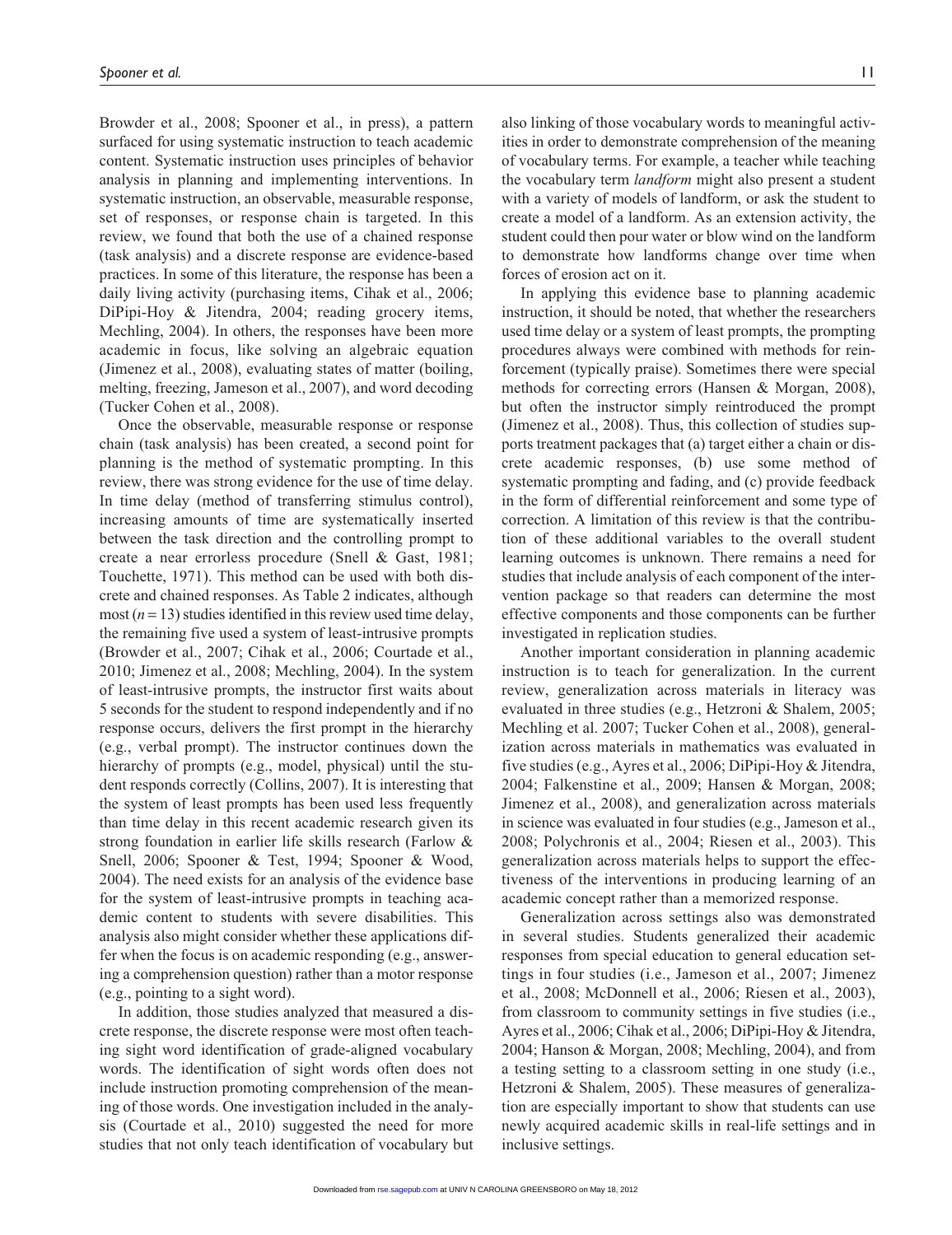In summary, with this investigation, we have looked more globally across academic content areas (e.g., literacy, mathematics, and science) as opposed to examining a single content area (e.g., mathematics; Browder et al., 2008) in a comprehensive review. The purpose of the current investigation was to develop a case of evidence for a practice (e.g., task analytic instruction with systematic prompting and feedback, time delay to teach discrete responses in a variety of academic skills) by building on prior comprehensive reviews and recommendations in textbooks. Through this current review, we have extended what we know about teaching academic content to students with severe developmental disabilities in the quest to document evidence-based practices.

### **Declaration of Conflicting Interests**

The author(s) declared no potential conflicts of interest with respect to the research, authorship, and/or publication of this article.

### **Funding**

The author(s) disclosed receipt of the following financial support for the research, authorship, and/or publication of this article: Support for this research was provided in part by Grant No. R324AQ080014 from the U.S. Department of Education, Institute of Education Sciences, awarded to the University of North Carolina at Charlotte. The opinions expressed do not necessarily reflect the position or policy of the Department of Education, and no official endorsement should be inferred.

## **References**

Experiments included in the meta-analysis are indicated by an asterisk.

- \*Ayres, K. M., Langone, J., Boon, R. T., & Norman, A. (2006). Computer-based instruction for purchasing skills. *Education and Training in Developmental Disabilities, 41*, 253–263.
- Brantlinger, E., Jimenez, R., Klingner, J., Pugach, M., & Richardson, V. (2005). Qualitative studies in special education. *Exceptional Children, 71*, 197–207.
- Browder, D., Ahlgrim-Delzell, L., Spooner, F., Mims, P. J., & Baker, J. (2009). Using time delay to teach literacy to students with severe developmental disabilities. *Exceptional Children, 75*, 343–364.
- Browder, D. M. (2001). *Curriculum and assessment for students with moderate and severe disabilities*. New York, NY: Guilford.
- Browder, D. M., & Spooner, F. (Eds.). (2006). *Teaching language arts, math, and science to students with significant cognitive disabilities*. Baltimore, MD: Brookes.
- Browder, D. M., Spooner, F., Ahlgrim-Delzell, L., Harris, A., & Wakeman, S. (2008). A meta-analysis on teaching mathematics to students with significant cognitive disabilities. *Exceptional Children, 74*, 407–432.
- \*Browder, D. M., Trela, K., & Jimenez, B. (2007). Training teachers to follow a task analysis to engage middle school students with moderate and severe developmental disabilities in grade-appropriate literature. *Focus on Autism and Other Developmental Disabilities, 22*, 206–219. doi:10.1177/10883576070220040301
- Browder, D. M., Wakeman, S. Y., Spooner, F., Ahlgrim-Delzell, L., & Algozzine, B. (2006). Research on reading instruction for individuals with significant cognitive disabilities. *Exceptional Children, 72*, 392–408.
- Chard, D. J., Ketterlin-Geller, L. R., Baker, S. K., Doabler, C., & Apichatabutra, C. (2009). Repeated reading interventions for students with learning disabilities: Status of the evidence. *Exceptional Children, 75*, 263–281.
- \*Cihak, D., Alberto, P. A., Taber-Doughty, T., & Gama, R. I. (2006). A comparison of static picture prompting and video prompting simulation strategies using group instructional procedures. *Focus on Autism and Other Developmental Disabilities, 21*, 89–99. doi:10.1177/10883576060210020601.
- Cipani, E. C., & Spooner, F. (1994). *Curricular and instructional approaches for persons with severe disabilities*. Boston, MA: Allyn & Bacon.
- Collins, B. C. (Ed.). (2007). *Moderate and severe disabilities: A foundational approach*. Upper Saddle River, NJ: Prentice Hall.
- \*Collins, B. C., Evans, A., Creech-Galloway, C., Karl, J., & Miller, A. (2007). Comparison of the acquisition and maintenance of teaching functional and core content sight words in special and general education settings. *Focus on Autism and Other Developmental Disabilities, 22*, 220–233. doi:10.1177/ 10883576070220040401.
- Cook, B. G., & Schirmer, B. R. (2003). What's special about special education? Overview and analysis. *Journal of Special Education, 37*, 200–205. doi:10.1177/00224669030370031001.
- Cook, B. G., Tankersley, M., & Harjusola-Webb, S. (2008). Evidence-based special education and professional wisdom: Putting it all together. *Intervention in School and Clinic, 44*, 69–75. doi:10.1177/1053451208321566.
- Cook, B. G., Tankersley, M., & Landrum, T. J. (2009). Determining evidence-based practices in special education. *Exceptional Children, 75*, 365–383.
- Cooper, J. O., Heron, T. E., & Heward, W. L. (2007). *Applied behavior analysis* (2nd ed.). Upper Saddle River, NJ: Pearson/ Merrill/Prentice Hall.
- \*Courtade, G. R., Browder, D. M., Spooner, F., & DiBiase, W. (2010) Training teachers to use an inquiry-based task analysis to teach science to students with moderate and severe disabilities. *Education and Training in Autism and Developmental Disabilities, 45*, 378–399.
- Courtade, G., Spooner, F., & Browder, D. M. (2007). Review of studies with students with significant cognitive disabilities which link to science standards. *Research and Practice for Persons With Severe Disabilities, 32*, 43–49.
- Criteria for Evidence-Based Practice in Special Education. (2005). [Special Issue]. *Exceptional Children, 71*(2).
- \*DiPipi-Hoy, C., & Jitendra, A. (2004). A parent-delivered intervention to teach purchasing skills to young adults with disabilities. *Journal of Special Education, 38*, 144–157. doi:10.1 177/00224669040380030201
- Evidence-based practices for reading, math, writing, and behavior [Special Issue]. *Exceptional Children, 75*(3).
- \*Falkenstine, K. J., Collins, B. C., Schuster, J. W., & Kleinert, H. (2009). Presenting chained and discrete tasks as non-targeted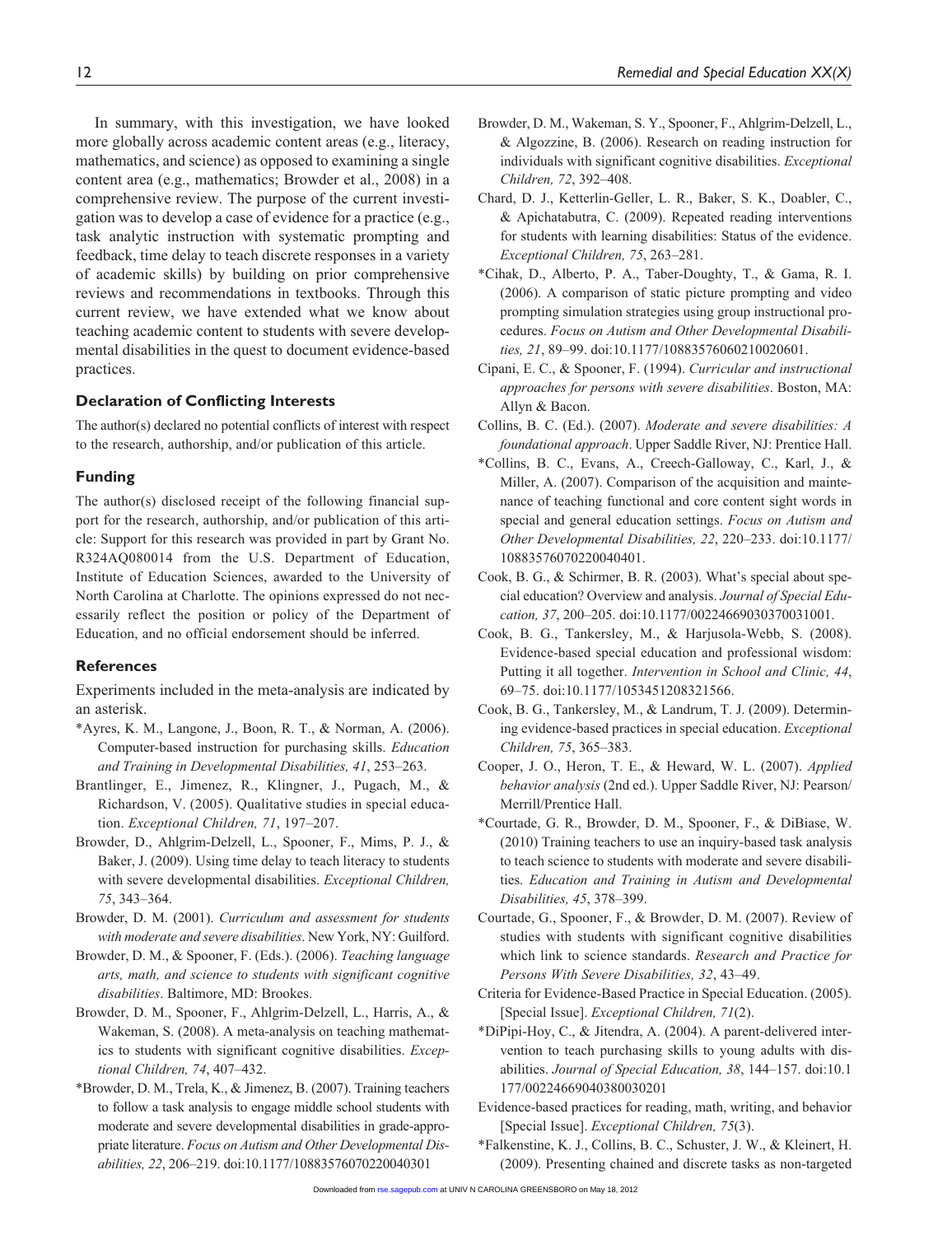information when teaching discreet academic skills through small group instruction. *Education and Training in Developmental Disabilities, 44*, 127–142.

- Farlow, L. J., & Snell, M. E. (2006). Teaching self-care skills. In M. E. Snell & F. Brown (Eds.), *Instruction of students with severe disabilities* (6th ed., pp. 328–374). Upper Saddle River, NJ: Pearson.
- Gersten, R., Fuchs, L., Compton, D., Coyne, M., Greenwood, C., & Innocenti, M. S. (2005). Quality indicators for group experimental and quasi-experimental research in special education. *Exceptional Children, 71*, 149–164.
- \*Hansen, D. L., & Morgan, R. L. (2008). Teaching grocery store purchasing skills to students with intellectual disabilities using a computer-based instruction program. *Education and Training in Developmental Disabilities, 43*, 431–442.
- \*Hetzroni, O. E., & Shalem, U. (2005). From logos to orthographic symbols: A multilevel fading computer program for teaching nonverbal children with autism. *Focus on Autism and Other Developmental Disabilities, 20*, 201–212. doi:10.1177/ 10883576050200040201
- Horner, R. H., Carr, E. G., Halle, J., McGee, G., Odom, S., & Wolery, M. (2005). The use of single-subject research to identify evidence-based practice in special education. *Exceptional Children, 71*, 165–180.
- Individuals with Disabilities Education Improvement Act of 2004, PL 108-466, 20 U. S. C. §1400, H. R. 1350.
- \*Jameson, J. M., McDonnell, J., Johnson, J. W., Riesen, T., & Polychronis, S. (2007). A comparison of one-to-one embedded instruction in the general education classroom and oneto-one massed practice instruction in the special education classroom. *Education & Treatment of Children, 30*, 23–44.
- \*Jameson, J. M., McDonnell, J., Polychronis, S., & Riesen, T. (2008). Embedded, constant time delay instruction by peers without disabilities in general education classrooms. *Intellectual and Developmental Disabilities, 46*, 346–363. doi:10.1352/2008.46:346-363
- \*Jimenez, B. A., Browder, D. M., & Courtade, G. R. (2008). Teaching an algebraic equation to high school students with moderate developmental disabilities. *Education and Training in Developmental Disabilities, 43*, 266–274.
- Johnston, J. M., & Pennypacker, H. S. (1980). *Strategies and tactics of human behavioral research*. Hillsdale, NJ: Lawrence Erlbaum.
- Kauffman, J. M. (1996). Research to practice issues. *Behavioral Disorders, 22*, 55–60.
- Lane, K. L., Kalberg, J. R., & Shepcaro, J. C. (2009). An examination of the evidence base for functional-based interventions for students with emotional and/or behavioral disorders attending middle and high schools. *Exceptional Children, 75*, 321–340.
- \*McDonnell, J., Johnson, J. W., Polychronis, S., Riesen, T., Jameson, M., & Kercher, K. (2006). Comparison of one-toone embedded instruction in general education classes with small group instruction in special education classes. *Education and Training in Developmental Disabilities, 41*, 125–138.
- McDonnell, J. J., & O'Neill, R. (2003). A perspective on single/ within subject research methods and "scientifically based

research." *Research and Practice for Persons With Severe Disabilities, 28*, 138–142.

- \*Mechling, L. C. (2004). Effects of multi-media, computer-based instruction on grocery shopping fluency. *Journal of Special Education Technology, 19*, 23–34.
- \*Mechling, L. C., Gast, D. L., & Krupa, K. (2007). Impact of SMART Board technology: An investigation of sight word reading and observational learning. *Journal of Autism and Developmental Disorders, 37*, 1869–1882. doi:10.1007/ s10803-007-0361-9
- National Council of Teachers of Mathematics. (2000). *Principles and standards for school mathematics*. Reston, VA: Author.
- National Reading Panel. (2000). *Teaching children to read: An evidence-based assessment of the scientific research literature on reading and its implications for reading instruction*. Washington, DC: U. S. Department of Health and Human Services [NIH Pub. No. 00-4754].
- National Research Council. (1996). *National science education standards*. Washington, DC: National Academy Press.
- National Secondary Transition Technical Assistance Center. (2010). Decision rules. Retrieved from: http://www.nsttac.org/ ebp/LiteratureReview.aspx
- No Child Left Behind Act of 2001, Pub. L. No. 107-110, 115, § 1425, 20 U.S.C. §§ 6301 et seq. (2002).
- Odom, S. L., Brantlinger, E., Gersten, R., Horner, R. H., Thompson, B., & Harris, K. (2005). Research in special education: Scientific methods and evidence-based practices. *Exceptional Children, 71*, 137–148.
- \*Polychronis, S. C., McDonnell, J., Johnson, J. W., Riesen, T., & Jameson, M. (2004). A comparison of two trial distribution schedules in embedded instruction. *Focus on Autism and Other Developmental Disabilities, 19*, 140–151. doi:10.1177/ 10883576040190030201
- \*Riesen, T., McDonnell, J., Johnson, J. W., Polychronis, S., & Jameson, M. (2003). A comparison of constant time delay and simultaneous prompting within embedded instruction in general education classes with students with moderate to severe disabilities. *Journal of Behavioral Education, 12*, 241–259. doi:10.1023/A:10260764066
- Sackett, D. L., Rosenberg, W. M. C., Gray, J. A., Haynes, B., & Richardson, W. S. (1996). Evidence based medicine: What it is and what it isn't: It's about integrating individual clinical expertise and the best external evidence. *British Medical Journal, 312*, 71–72.
- Smith, A. (2003). Scientifically based research and evidencebased education: A federal policy context. *Research and Practice for Persons With Severe Disabilities, 28*, 126–132.
- Snell, M. E., & Brown, F. (2006). *Instruction of students with severe disabilities* (6th ed.). Upper Saddle River, NJ: Pearson.
- Snell, M. E., & Gast, D. L. (1981). Applying time delay procedure to the instruction of the severely handicapped. *Journal of the Association for the Severely Handicapped, 6*, 3–14.
- Sontag, E., Burke, P., & York, R. (1973). Considerations for serving the severely handicapped in the public schools. *Education and Training of the Mentally Retarded, 8*, 20–26.